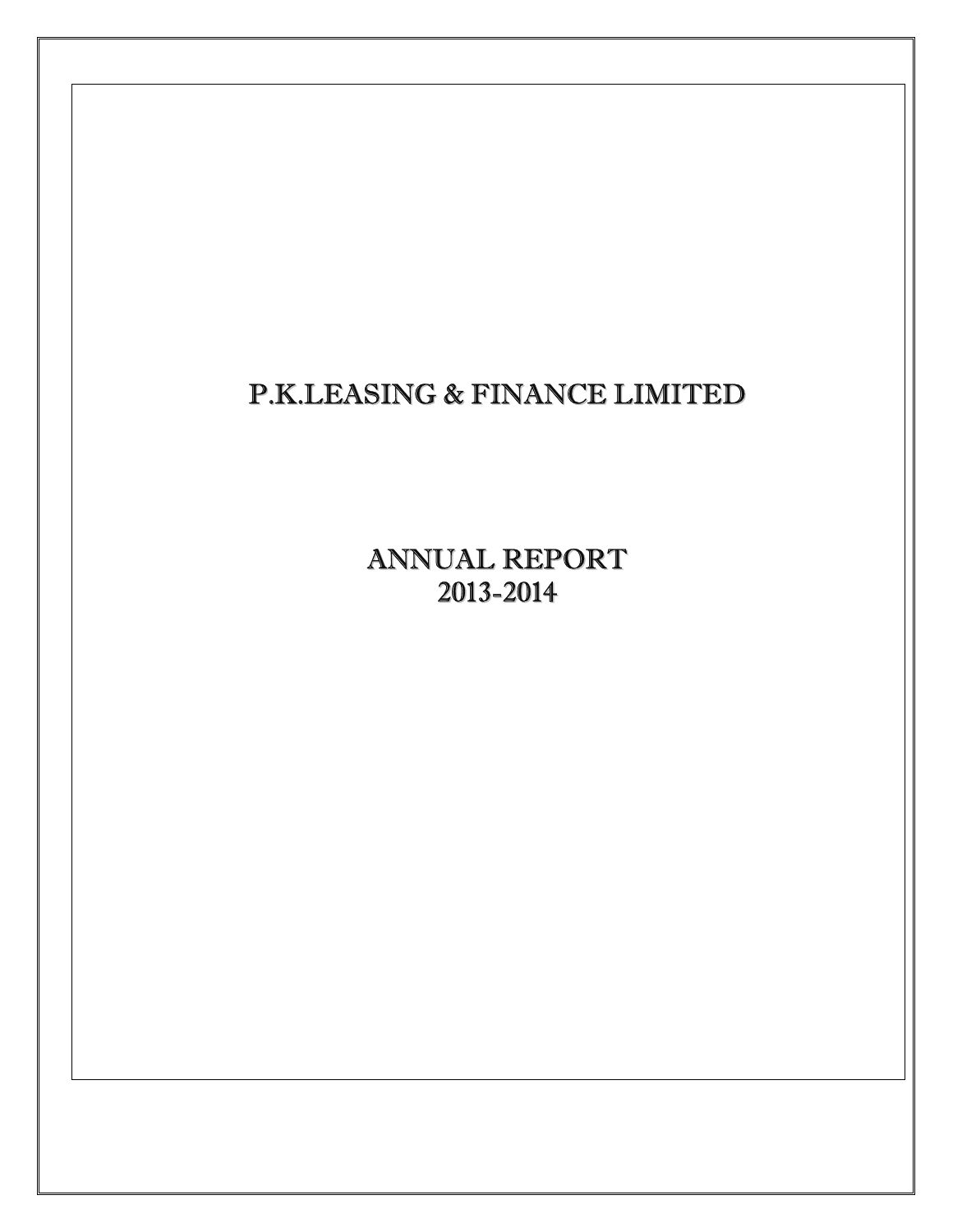#### **P K LEASING & FINANCE LIMITED**

| <b>Board of Director</b>                | Mr. Nand Kishore Agarwal<br>Mr. Anil Kumar Agarwal<br>Mr. Deepak Kumar Agarwal<br>Mr. Uttam Shaw<br>Mr. Bikram Chakraborty<br>Mr. Amiya Mukherjee<br>Mr. Partha Das<br>Mrs Ruchi Agarwal |
|-----------------------------------------|------------------------------------------------------------------------------------------------------------------------------------------------------------------------------------------|
| <b>Bankers</b>                          | Bank of India                                                                                                                                                                            |
| Auditors                                | Indrajit Chattopadhyay<br><b>Chartered Accountants</b>                                                                                                                                   |
| <b>Registered Office</b>                | P 36, India Exchange Place 4th Floor<br>Kolkata-700 001                                                                                                                                  |
| Registrars and Share Transfer<br>Agents | Niche Technologies (P) Ltd<br>71, B R B Basu Road<br>D-511, Bagree Market<br>Kolkata-700001                                                                                              |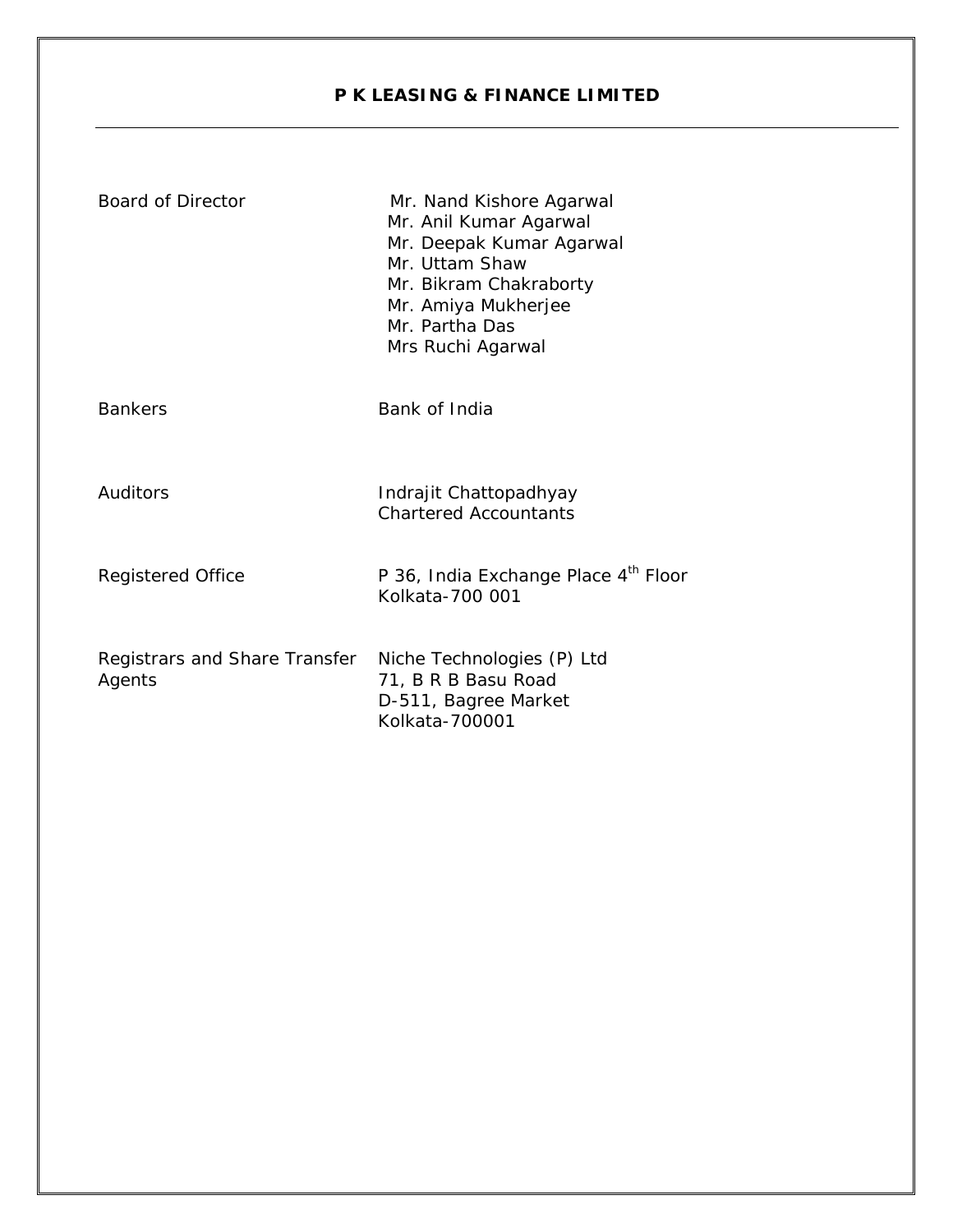#### **Notice**

NOTICE is hereby given that Twenty Second Annual General Meeting of the share Holders of P K Leasing & Finance Ltd will be held at the registered office of the Company at P-36, India Exchange Place,  $4<sup>th</sup>$  Floor, Kolkata-700 001 on Friday 26<sup>th</sup> September 2014 from 11 A.M to transact the following business.

#### **ORDINARY BUSINESS**

- 1) To receive, consider and adopt the Twenty Second Annual Report of the Director's Balance sheet as at 31<sup>st</sup> March 2014 and the profit and Loss Account financial year ended on that date and the reports of the Auditors thereon.
- 2) To appoint a Director in the place of Mr. Mr.Anil Kumar Agarwal who retires by rotation and being eligible offers himself for re-appointment.
- 3) To appoint auditors and to fix their remuneration and in this regard to consider and if thought fit, to pass, with or without modification(s), the following Resolution as an Ordinary Resolution;

"RESOLVED that pursuant to the provisions of section 139 of the Companies Act, 2013, Indrajit Chattopadhyay,Chartered Accountants, 14, RMC Lahiri Bhadur Street, Serampore-712204, Hooghly, West Bengal (Firm Registration No 050955) the retiring Auditors, be and are hereby appointed as Statutory Auditors of the Company for a period of three years commencing from the conclusion of this Annual General Meeting to conclusion of the forth Annual General Meeting, on such remuneration as may be determined by the Board of Directors of the Company."

#### **SPECIAL BUSINESS**

4) To appoint Smt. Ruchi Agarwal (DIN: 06942318) as a Director in this regard to consider and if thought fit, to pass, with or without modification(s), the following resolution as an Ordinary Resolution:

"RESOLVED THAT Smt. Ruchi Agarwal (DIN: 06942318), who was appointed as an Additional director of the company by the board of directors with effect from  $6<sup>th</sup>$ August 2014 and who holds office up to the date of this Annual General Meeting, and in respect of whom the Company has received a notice in writing under Section 160 of the Companies Act, 2013 from a member proposing her candidature for the office of Director, be and is hereby appointed as a Director of the Company, liable to retire by rotation

5) To appoint Mr. Uttam Kumar shaw (DIN: 00315718) as an Independent Director and in this regard to consider and, if thought fit, to pass, with or without modification the following resolution as an Ordinary Resolution:

"RESOLVED THAT pursuant to the provisions of Sections 149, 152 read with Schedule IV and all other applicable provisions of the Companies Act, 2013 and the Companies (Appointment and Qualification of Directors) Rules, 2014 (including any statutory modification(s) or re-enactment thereof for the time being in force) and Clause 49 of the Listing Agreement, Mr. Uttam Kumar shaw (DIN: 00315718), who was appointed as an Independent Director pursuant to the provisions of Listing Agreement, be and is hereby appointed as an Independent Director of the Company to hold office for 5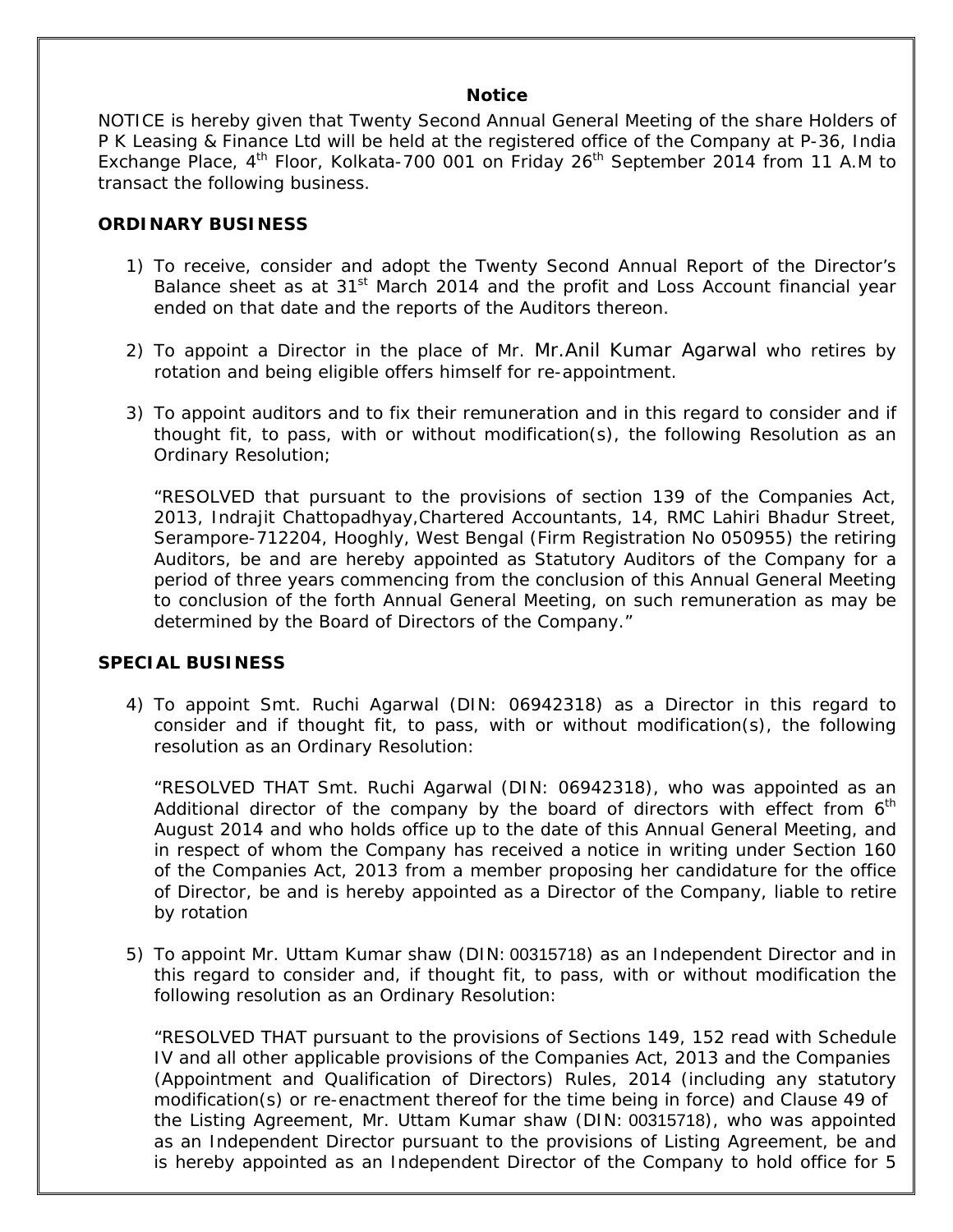(five) consecutive years for a term up to the conclusion of  $27<sup>th</sup>$  Annual General Meeting in the calendar year 2019."

6) To appoint Mr. Amiya Mukherjee (DIN: 00326546) as an Independent Director and in this regard to consider and, if thought fit, to pass, with or without modification the following resolution as an Ordinary Resolution:

"RESOLVED THAT pursuant to the provisions of Sections 149, 152 read with Schedule IV and all other applicable provisions of the Companies Act, 2013 and the Companies (Appointment and Qualification of Directors) Rules, 2014 (including any statutory modification(s) or re-enactment thereof for the time being in force) and Clause 49 of the Listing Agreement, , Mr. Amiya Mukherjee (DIN: 00326546) , who was appointed as an Independent Director pursuant to the provisions of Listing Agreement, be and is hereby appointed as an Independent Director of the Company to hold office for 5 (five) consecutive years for a term up to the conclusion of  $27<sup>th</sup>$  Annual General Meeting in the calendar year 2019 ."

7) To appoint Mr. Bikram Chakraborty (DIN: 00822069) as an Independent Director and in this regard to consider and, if thought fit, to pass, with or without modification the following resolution as an Ordinary Resolution:

"RESOLVED THAT pursuant to the provisions of Sections 149, 152 read with Schedule IV and all other applicable provisions of the Companies Act, 2013 and the Companies (Appointment and Qualification of Directors) Rules, 2014 (including any statutory modification(s) or re-enactment thereof for the time being in force) and Clause 49 of the Listing Agreement, Mr. Bikram Chakraborty (DIN: 00822069),who was appointed as an Independent Director pursuant to the provisions of Listing Agreement, be and is hereby appointed as an Independent Director of the Company to hold office for 5 (five) consecutive vears for a term up to the conclusion of  $27<sup>th</sup>$  Annual General Meeting in the calendar year 2019."

8) To appoint Mr. Partha Das (DIN: 03556329) as an Independent Director and in this regard to consider and, if thought fit, to pass, with or without modification the following resolution as an Ordinary Resolution:

"RESOLVED THAT pursuant to the provisions of Sections 149, 152 read with Schedule IV and all other applicable provisions of the Companies Act, 2013 and the Companies (Appointment and Qualification of Directors) Rules, 2014 (including any statutory modification(s) or re-enactment thereof for the time being in force) and Clause 49 of the Listing Agreement, Mr. Partha Das (DIN: 03556329),who was appointed as an Independent Director pursuant to the provisions of Listing Agreement, be and is hereby appointed as an Independent Director of the Company to hold office for 5 (five) consecutive years for a term up to the conclusion of  $27<sup>th</sup>$  Annual General Meeting in the calendar year 2019."

**Registered office:-** 

P-36 India Exchange Place **By order of the Board Kolkata-700 001** 

Dated: 01/09/2014 **Anil Kumar Agarwal** 

 **(Director) (DIN: 00315722)**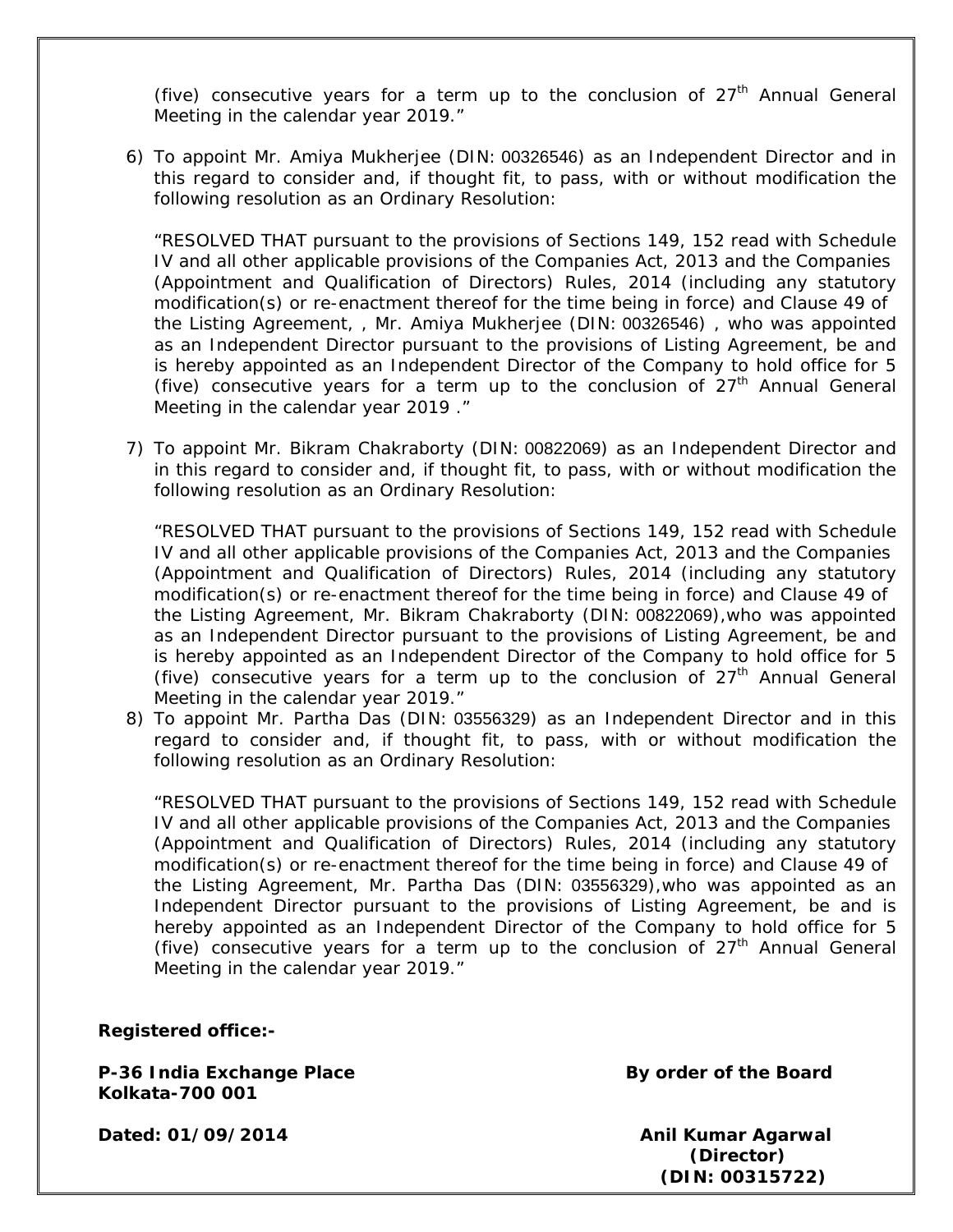#### **Notes**

- a) A Member entitled to attend and vote is entitled to appoint a proxy to attend and vote instead of himself and the proxy need to be a member of the company. Proxies in order to be effective must be received by the Company not less than 48 hours before the Meeting.
- b) The Register of Members and share Transfer Books of the Company shall remain close from Friday 19<sup>th</sup> September 2014 to Friday 26<sup>th</sup> September 2014 (both days inclusive)
- c) Members holding shares in physical form are requested to notify and change in their address to its shares transfer agent VIZ. M/s Niche Technologies (P) ltd. 71, BRB Basu Road, D-511 Bagree Market, Kolkata- 700 001 and in case their shares are held in dematerialized form his information should be passed on directly to their respective Depository participants.
- d) Information regarding Director retiring by rotation.

Details of the Directors seeking re-appointment in the Twenty First Annual General Meeting pursuant to Clause 49 of Listing Agreement of Stock Exchanges

| Name of Director                                                                                                         | Mr. Anil Kumar Agarwal                                                             |
|--------------------------------------------------------------------------------------------------------------------------|------------------------------------------------------------------------------------|
| Date of Birth                                                                                                            | 27 <sup>th</sup> July 1974                                                         |
| Date of Appointment                                                                                                      | 24 <sup>th</sup> May 2000                                                          |
| Expertise in specific functional<br>area                                                                                 | Business and Corporate Advisory,<br>Indian Taxation, Financial<br>Consultancy etc. |
| Qualification                                                                                                            | B.com                                                                              |
| No of Equity shares held in the<br>company                                                                               | 11600                                                                              |
| List of committees of the Board<br>of Directors (across all<br>companies) in which<br>Chairmanship/Membership is<br>held | 1. Devarata Traders Pyt I td<br>2. Shreesaya Traders Pvt Ltd                       |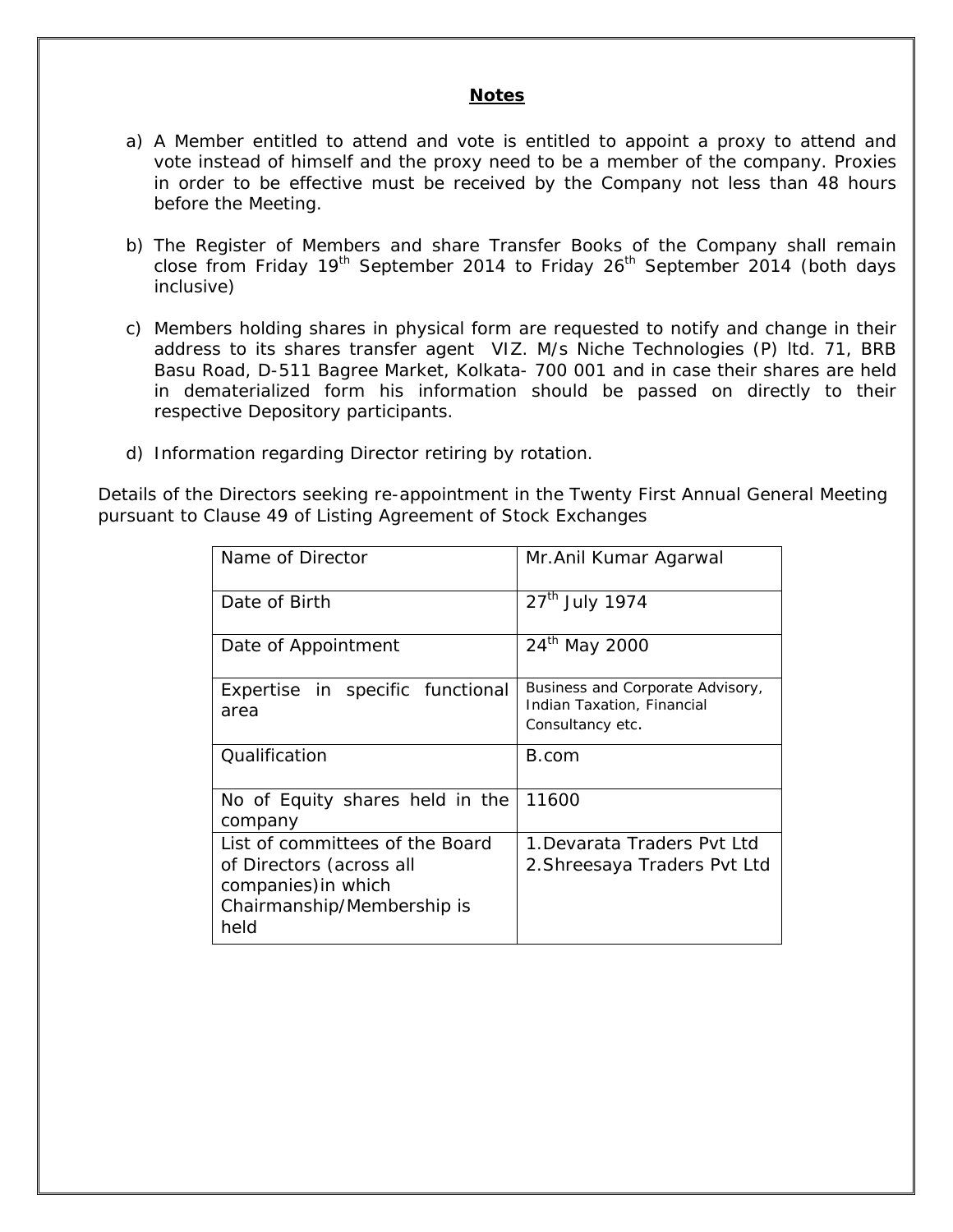As required by section 102 of the Companies Act, 2013 (Act), the following explanatory statement sets out all material facts relating to the business mentioned under Item Nos. 5 to 8 of the accompanying Notice:

#### **Item No.3**

Indrajit Chattopadhyay, Chartered Accountants has been the Auditors of the Company since FY 2007-2008 and have completed a term of Seven years. As per the provisions of Section 139 of the Act, no listed company can appoint or re-appoint an audit firm as auditor for more than two terms of five consecutive years. Section 139 of the Act has also provided a period of three years from the date of commencement of the Act to comply with this requirement.

In view of the above, Indrajit Chattopadhyay, Chartered Accountants, being eligible for reappointment and based on the recommendation of the Audit Committee, the Board of Directors has, at its meeting held on May 31, 2014, proposed the appointment of Indrajit Chattopadhyay, Chartered Accountants as the statutory auditors of the Company for a period of three years to hold office from the conclusion of this AGM till the conclusion of the Twenty-fifth AGM of the Company to be held in the year 2017 (subject to rustication of their appointment at every AGM).

The Board commends the Resolution at Item No. 3 for approval by the Members.

None of the Directors or Key Managerial Personnel (KMP) or relatives of Directors and KMP is concerned or interested in the Resolution at Item No. 3 of the accompanying Notice.

#### **Item No. 4**

As per the provisions of Section 149(1) of the Act and amended Clause 49 of the Listing Agreement, the Company should have at least one woman director.

Keeping in view the above legal requirements and in deference to Company's shareholders' wishes, the Board of Directors have proposed that Smt. Ruchi Agarwal be appointed as a Director of the Company

The Company has received a notice in writing from a member along with the deposit of requisite amount under Section 160 of the Act proposing the candidature of Smt. Ruchi Agarwal for the office of Director of the Company

Smt. Ruchi Agarwal is not disqualified from being appointed as a Director in terms of Section 164 of the Act and has given her consent to act as a Director.

She holds 39,000 equity shares in the Company.

#### **Brief resume of Smt. Ruchi Agarwal**

Smt Ruchi Agarwal (DIN: 06942318) is proposed to be a Executive director of the company pursuant to the provisions of section 149 (1) of the companies Act, 2013 and any other applicable provisions of the Companies Act, 2013 and the rules made there under including any statutory modifications or re enactments thereof for the time being in force read with Chapter XI to the companies Act, 2013.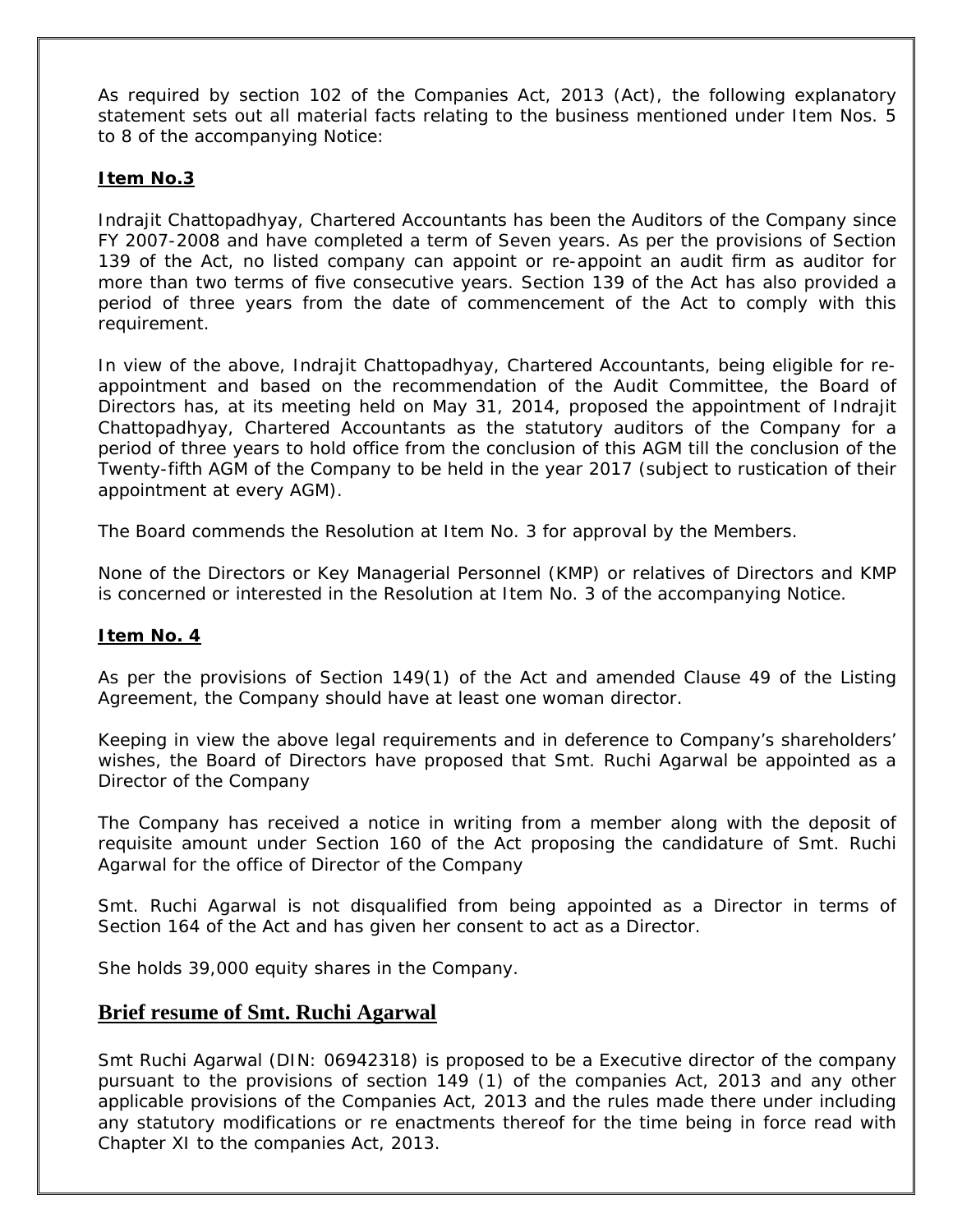Smt Ruchi Agarwal is a Graduate (B.Com) and she presently working as Teacher in Private school without remuneration from last 1 Years and service in an Advisory company.

Smt Ruchi Agarwal is proposed to be appointed as an independent Director/Additional director for five consecutive years from the date of this meeting. A notice has been received from a member proposing her as a candidature for the office of the Independent Director/Additional Director of the company.

In the opinion of the Board, Smt Ruchi Agarwal fulfils the conditions specified in section 149 (6) of the Companies Act, 2013 and Rules mad there under for his appointment as an independent Director /Additional Director of the Company and is independent/Additional of the management.

The draft letter for appointment of Smt. Ruchi Agarwal as an Independent Director setting out terms and conditions would be available for inspection without any fee by the members at the registered office of the Company during normal business hours on any working day.

Except Smt. Ruchi Agarwal being an appointee, none of the directors and Key managerial persons of the Company and their relatives is concerned or interested, financial or otherwise in the resolution set out at Item No. 7. The explanatory statement may also be regarded as a disclosure under clause 49 of the listing agreement with the stock exchange

#### **Item No 5 to 8**

The Company had, pursuant to the provisions of clause 49 of the Listing Agreements entered with the Stock Exchanges, appointed Mr. Uttam Kumar Shaw, Mr Bikram Chakraborty, Mr Amiya Mukherjee and Mr. Partha Das, as Independent Directors at various times, in compliance with the requirements of the clause.

Pursuant to the provisions of section 149 of the Act, which came in to effect from April 1, 2014, every listed public company is required to have at least one-third of the total number of directors as independent directors, who are not liable to retire by rotation.

The Securities and Exchange Board of India (SEBI) has amended Clause 49 of the Listing Agreement *inter alia* stipulating the conditions for the appointment of independent directors by a listed company.

The Nominations Committee has recommended the appointment of these directors as Independent Directors from September 10, 2014 Mr. Uttam Kumar Shaw, Mr Bikram Chakraborty, Mr Amiya Mukherjee and Mr. Partha Das, non-executive directors of the Company, have given a declaration to the Board that they meet the criteria of independence as provided under section 149(6) of the Act. In the opinion of the Board, each of these directors fulfil the conditions specified in the Act and the Rules framed there under for appointment as Independent Director and they are independent of the management.

In compliance with the provisions of section 149 read with Schedule IV of the Act, the appointment of these directors as Independent Directors is now being placed before the Members for their approval.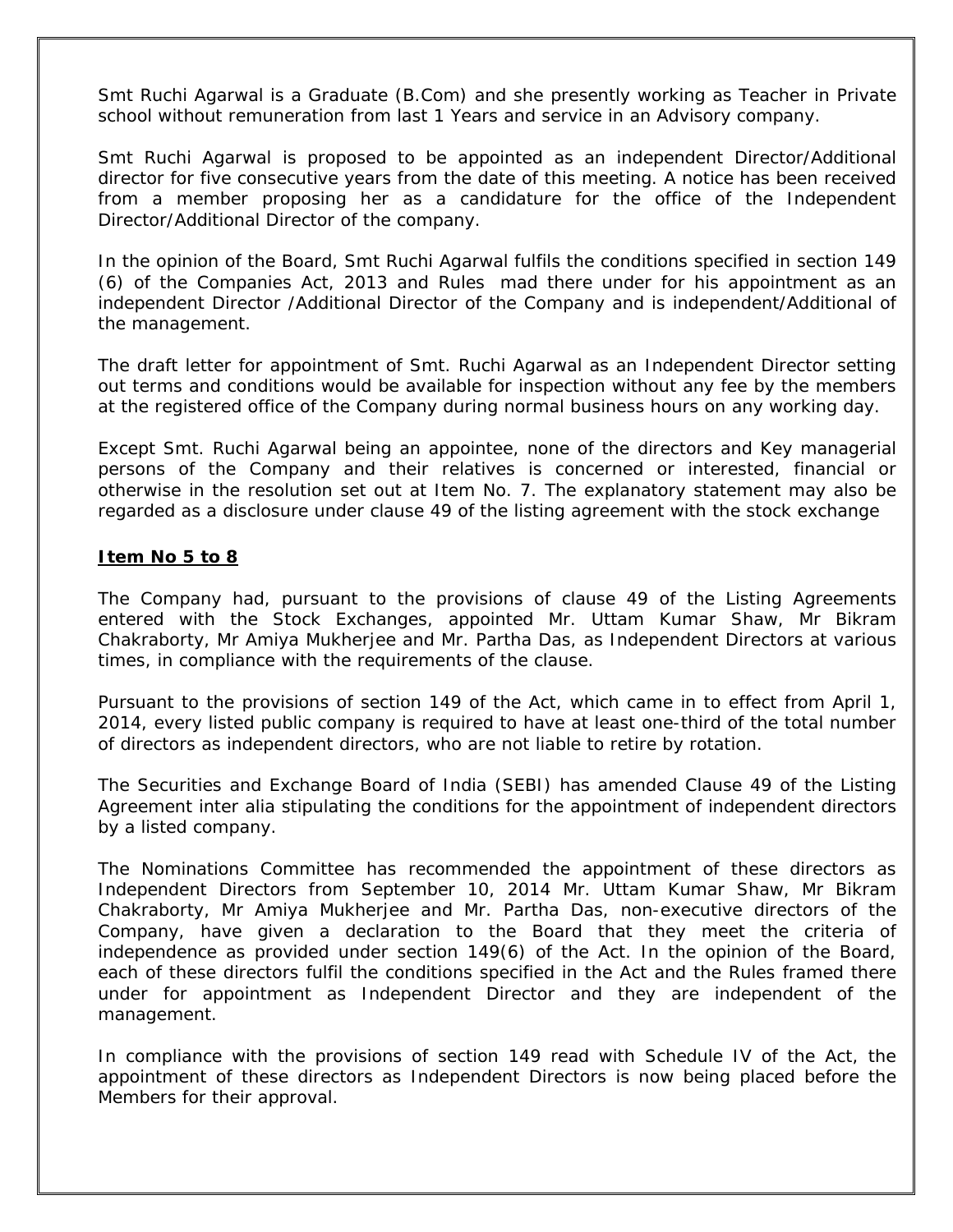The terms and conditions of appointment of the above Directors shall be open for inspection by the Members at the Registered Office of the Company during normal business hours on any working day, excluding Saturday

None of the other Directors / Key Managerial Personnel of the Company / their relatives are, in any way, concerned or interested, financially or otherwise, in these resolutions

The Board commends the Ordinary Resolutions set out at Item Nos. 5 to 8 of the Notice for approval by the shareholders.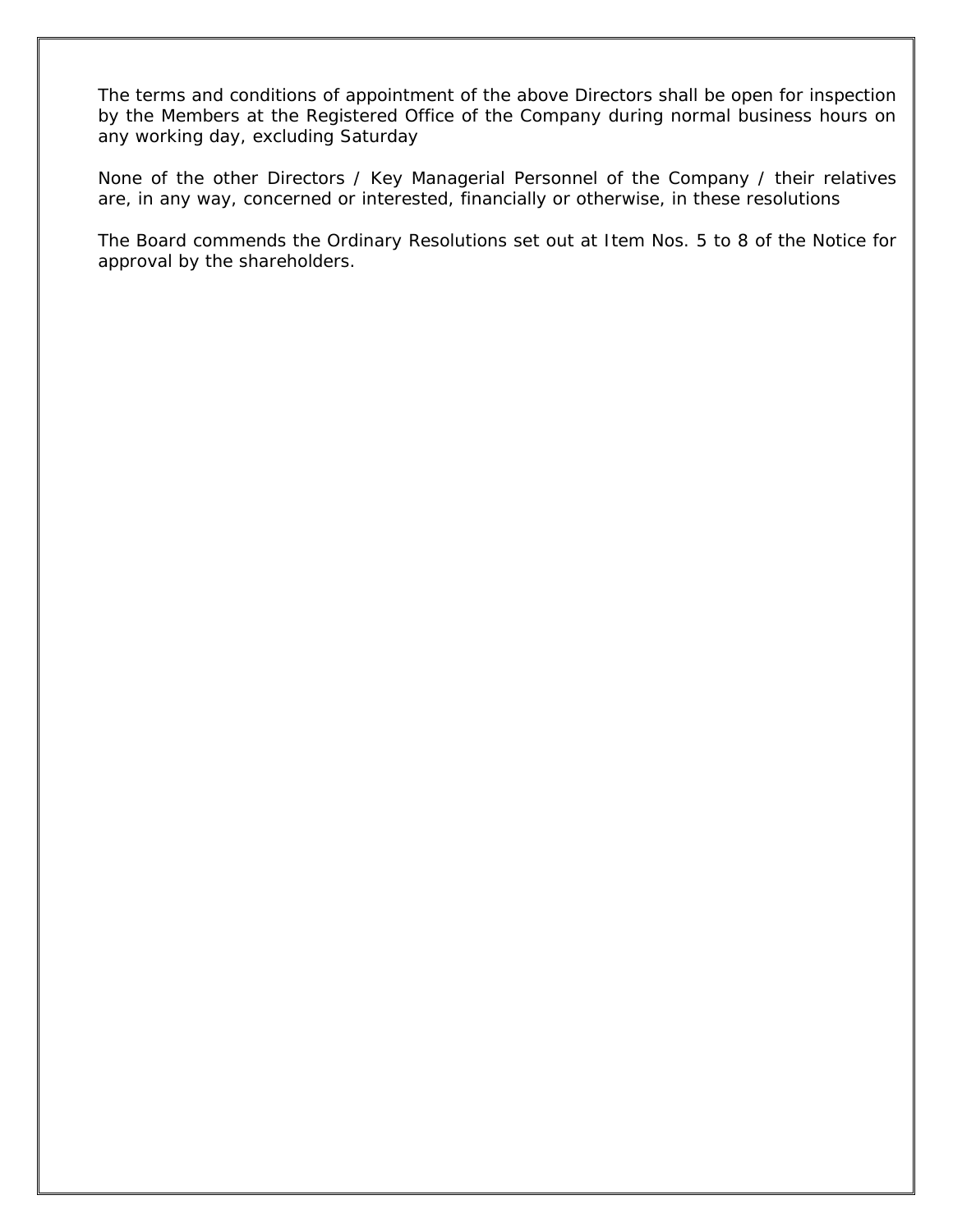#### **To the Members**,

Your directors have pleasure in presenting the Twenty Second Annual Report together with the Audited Accounts of your Company for the year ended 31<sup>st</sup> March 2014.

#### **FINANCIAL RESULTS**

The financial results of your Company are as under: - (Rs in Laces)

|                                                       | 2013-2014 | 2012-2013 |
|-------------------------------------------------------|-----------|-----------|
| Operation Profit/(Loss) before Interest, Depreciation | 1.02      | 1.66      |
| and Tax                                               |           |           |
| Depreciation                                          | 0.40      | 0.44      |
| Profit/(Loss) before Tax                              | 0.62      | 1.22      |
| Provision for tax                                     | 0.12      | 0.27      |
| <b>Provision for Standard Assets</b>                  | 0.45      | 0.69      |
| Profit /(Loss) for the year                           | 0.05      | 0.27      |

#### DIVIDEND

This year the Directors have decided not to distribute any dividend which in the long turn will strengthen the net-worth of the company.

#### OPERATIONAL PERFORMANCE

During the year under review, the Company could generate a total business of Rs 8.00 lacs, which resulted in net profit of Rs 0.62 lacs before tax and contingent provisions for standard assets. Barring unforeseen circumstances your directors view the performance of the Company during the current year with optimism.

#### FIXED DEPOSITS

Your Company has not accepted or invited any deposits from public.

#### DIRECTORS RESPONSIBILITY STATEMENT

Pursuant to subsection (2AA) of section 217 of the Companies Act, 1956, the Board of Directors of the Company hereby state and confirm that:

- i) In the preparation of Annual accounts, applicable accounting standards have been followed.
- ii) The Directors has selected such accounting policies and applied them consistently and made judgments and estimates that are reasonable and prudent so as to give a true and fair view of the state of affairs of the company for that period.
- iii) The Directors had taken proper and sufficient care for the maintenance of adequate accounting records in accordance of the provisions of the Companies Act, 1956 for safeguarding the assets of the Company and for preventing and detecting fraud and other irregularities;
- iv) The Directors had prepared the annual accounts on a going concern basis.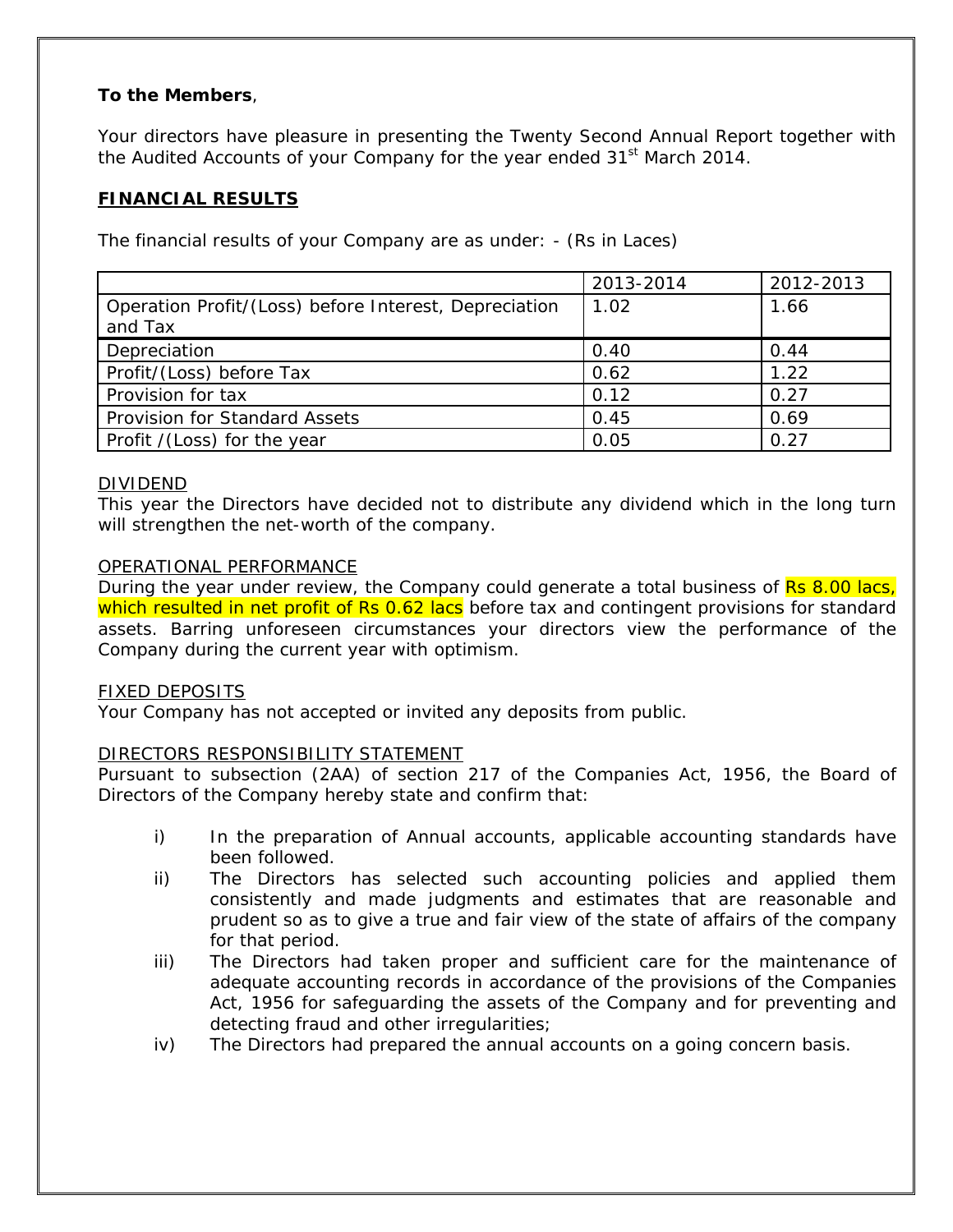#### RBI REGULATIONS COMPLIANCE

The company continues to comply with the prescriptions of RBI as applicable, including the Prudential Accounting Norms for income recognition, assets classification, provisioning for risk assets etc.

#### DIRECTORS

In accordance with the requirements of the Act and the Articles of Association of the Company, Mr Anil Agarwal retires by rotation and is eligible for re-appointment.

The Company has, pursuant to the provisions of Clause 49 of the Listing Agreements entered into with Stock Exchanges, appointed Mr. Uttam Kumar Shaw, Mr Bikram Chakraborty, Mr Amiya Mukherjee and Mr. Partha Das as Independent Directors of the Company. The Company has received declarations from the said Independent Directors of the Company confirming that they meet the criteria of independence as prescribed both under sub-section (6) of Section 149 of the Companies Act, 2013 and under the said Clause 49. In accordance with the provisions of Section 149(4) and proviso to Section 152(5) of the Companies Act 2013, these Directors are being appointed as Independent Directors to hold office as per their tenure of appointment mentioned in the Notice of the forthcoming AGM of the Company

After the conclusion of Twenty First annual general meeting Sri Suryakant Agarwal has resigned from the directorship of the company and the board of Directors do place on record his appreciation for the valuable services rendered by him during his tenure as director of the company and Smt Ruchi Agarwal was appointed as Additional Director who would act as Additional Director till the ensuing Annual General Meeting wherein resolution for her appointment as director would be placed

#### CORPORATE GOVERNANCE

The Company has taken adequate steps to ensure compliance with the provisions of Corporate Governance as prescribed under the listing Agreement with Stock Exchange. A separate report on Corporate Governance along with the certificate of the Auditors M/s Indrajit Chattopadhyay, confirming compliance with the conditions of Corporate Governance as stipulated under clause 49 of the Listing Agreement entered into with the stock exchange is annexed.

#### CEO/CFO CERTIFICATION

In terms of Clause 49 of the Listing Agreement, the certification by the Managing Director & CEO and Executive Director & CFO on the financial statements and internal controls relating to financial reporting has been obtained.

#### AUDITORS AND AUDITOR'S REPORT

Indrajit Chattopadhyay,Chartered Accountants, 14, RMC Lahiri Bhadur Street, Serampore-712204, Hooghly, West Bengal (Firm Registration No 050955) retire at the ensuing Annual General Meeting and being eligible, have expressed their willingness to continue, if so appointed. As required under the provisions of section 139(1) of 2013 Act & the Companies (Audit & Auditors) Rules 2014, your Company has obtained a written certificate from the Auditors proposed to be re-appointed to the effect that, if the appointment is made it shall be in accordance with the conditions as may be prescribed. The Board hereby requests the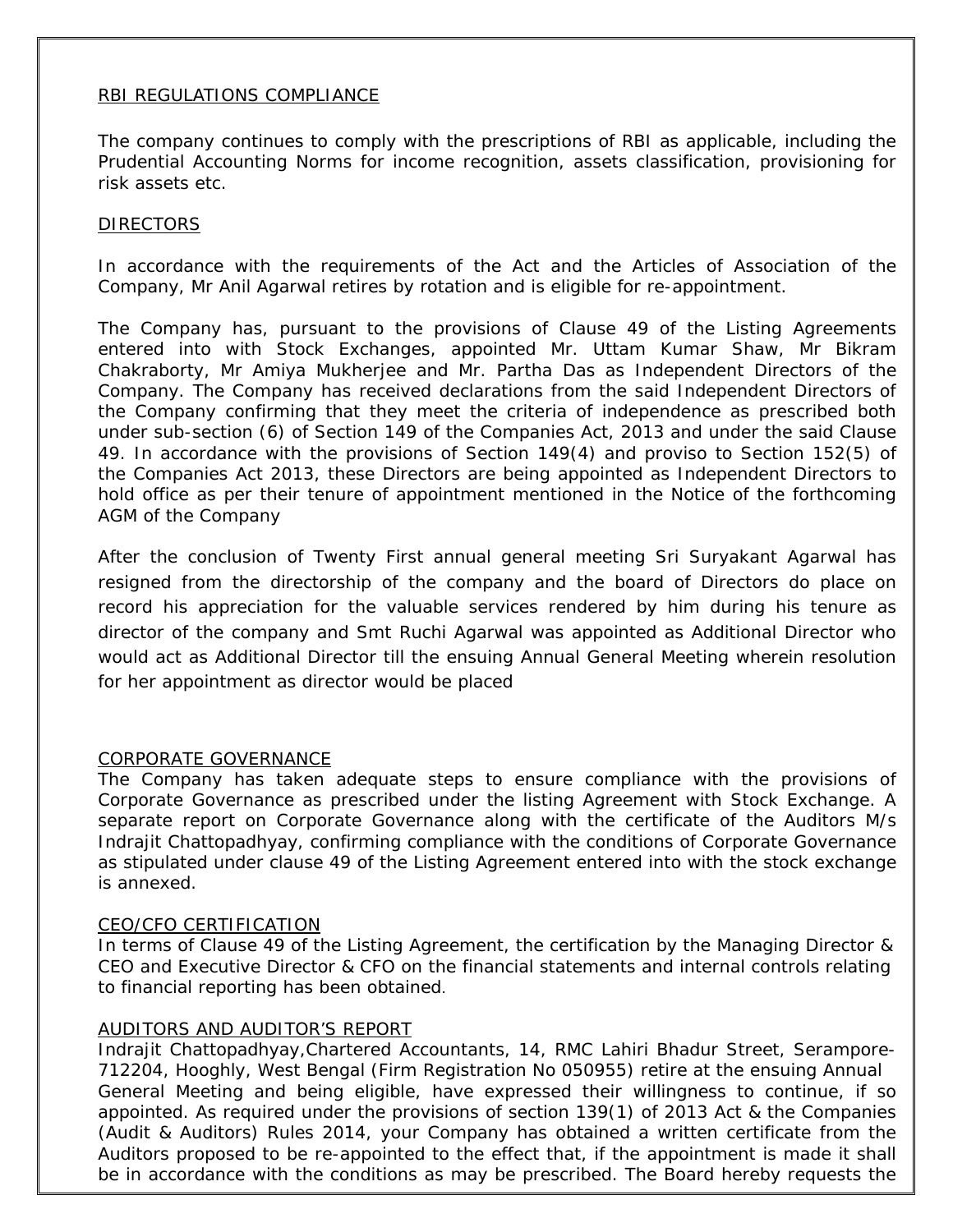members to reappoint Indrajit Chattopadhyay,Chartered Accountants, 14, RMC Lahiri Bhadur Street, Serampore-712204, Hooghly, West Bengal (Firm Registration No 050955) as the Auditors for period of three years from the conclusion of this Annual General Meeting till the Annual General Meeting to be held in 2017. Notes of Accounts referred to in the Auditors Report are self explanatory and therefore, do not call for any further comments.

#### INFORMATION PURSUANT TO SECTION 27 (1) (e)

Information pursuant to section 217 (1) (e) of then Companies Act, 1956 are not applicable.

DISCLOSURE UNDER SECTION 217 (2A) OF THE COMPANIES ACT, 1956 The Companies (particulars of employees) Rules, 1975 are not applicable.

#### ACKNOWLEDGEMENT

.

The Board of Directors wish to place on record their appreciation of the support received from investors, Banks and all those associated with Company during the year under review. We also thank the shareholders for the confidence reposed by them in the Company.

**Registered office Kolkata-700 001 Dated: 01st September 2014** 

**P-36 India Exchange Place For and on behalf of the Board of Directors** 

**Anil Kumar Agarwal**  (Director)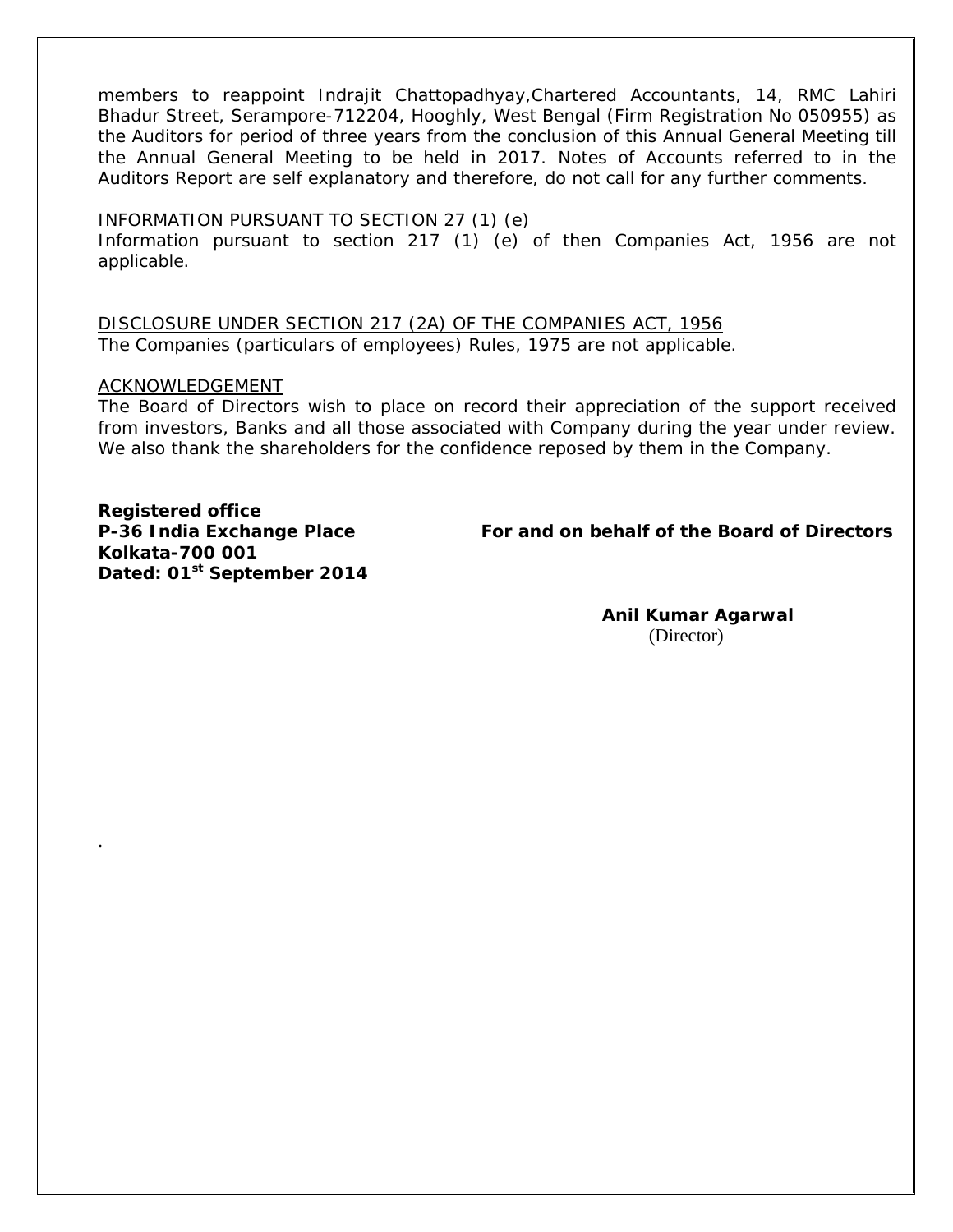#### **Annexure to Directors' Report**

Report on Corporate Governance

#### **Mandatory Requirements**

#### **1. Company's philosophy on corporate governance**

The company believes in adopting the best corporate governance practices and protecting rights and interests of shareholders .The company further believes that the shareholders have the right to know complete information on the Board of Directors and the Management, their interests in the organization as well as governance practices followed by them.

#### **2. Board of Directors**

(i) Composition:

The Board of Directors Comprises:

- Four non-promoter, executive director.
- Four independent, non executive directors.

In the following table, the composition of the Board of Directors has been given in addition to the number of other Boards or Boards Committees of which Director is a member /Chairperson:

| Name of Director  | Category        | No of other  | No of         | No of Board |
|-------------------|-----------------|--------------|---------------|-------------|
|                   |                 | Directorship | Membership of | Committees  |
|                   |                 | (Excluding   | other Board   | for which   |
|                   |                 | Private      | Committees    | chairperson |
|                   |                 | Companies)   |               |             |
| Mr Nand Kishore   | Non-Promoter    | Nil          | Nil           | Nil         |
| Agarwal           | Executive       |              |               |             |
|                   | Chairman/MD     |              |               |             |
| Mr Anil Kumar     | Executive       | Nil          | Nil           | Nil         |
| Agarwal           | Director        |              |               |             |
|                   |                 |              |               |             |
| Mr Deepak Kumar   | Executive       | Nil          | Nil           | Nil         |
| Agarwal           | <b>Director</b> |              |               |             |
| Mrs Ruchi Agarwal | Executive       | Nil          | Nil           | Nil         |
|                   | <b>Director</b> |              |               |             |
| Mr Bikram         | Independent-Non | Nil          | Nil           | Nil         |
| Chakroborty       | Executive       |              |               |             |
| Mr Uttam Shaw     | Independent-Non | Nil          | Nil           | Nil         |
|                   | Executive       |              |               |             |
| Mr Amiya          | Independent-Non | Nil          | Nil           | Nil         |
| Mukherjee         | Executive       |              |               |             |
| Mr Partha Das     | Independent-Non | Nil          | Nil           | Nil         |
|                   | Executive       |              |               |             |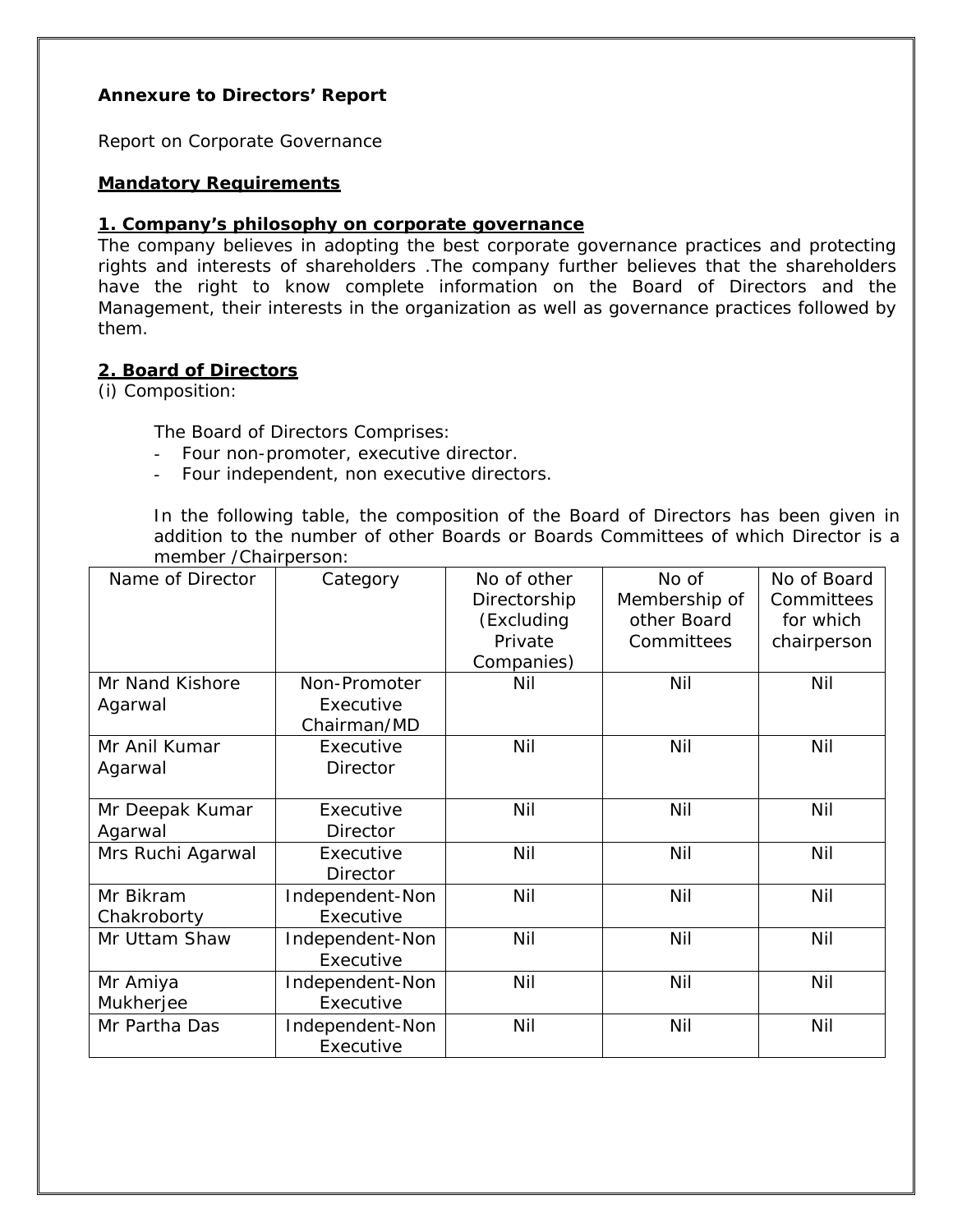#### **(ii) Attendance of Each Director At The Board Meetings and At The Last Annual General Meeting/Extra ordinary General Meeting:**

During the financial year ended 26.04.2013, 31.05.2013, 17.06.2013, 11.07.2013, 30.07.2013, 13.08.2013, 07.10.2013, 12.11.2013, 04.01.2014, 14.02.2014 and 31.03.2014 In the following table we have highlighted the attendance of each Director at the respective Board meetings and at the last annual general meeting (AGM).

| Names(s) of Directors    | No. of<br><b>Board</b><br><b>Meetings</b><br>attended | Attendance at the<br>last AGM held on<br>15 <sup>th</sup> July 2013 |
|--------------------------|-------------------------------------------------------|---------------------------------------------------------------------|
| Mr. Nand Kishore Agarwal | 10                                                    | Yes                                                                 |
| Mr. Anil Kumar Agarwal   | 10                                                    | Yes                                                                 |
| Mr. Deepak Kumar Agarwal | 10                                                    | Yes                                                                 |
| Mr. Suryakant Agarwal    | 10                                                    | Yes                                                                 |
| Mr. Bikram Chakraborty   | 11                                                    | Yes                                                                 |
| Mr. Uttam Shaw           | 9                                                     | Yes                                                                 |
| Mr. Amiya Mukherjee      | 8                                                     | Yes                                                                 |
| Mr. Partha Das           | 10                                                    | Yes                                                                 |

#### **3. Audit Committee**

During the year the audit Committee was duly constituted and Mr. Anil Kumar Agarwal was included in the Committee. At present the Audit Committee comprises of following directors

- 1. Mr. Bikram Chakraborty
- 2. Mr. Amiya Mukherjee
- 3. Mr. Anil Kumar Agarwal

The managing director and statutory auditors are permanent invitees at the committee meetings.

#### **Board Term of Reference**

The Audit Committee is expected to review the Companies financial reporting process and its financial statements, review the accounting and financial policies and practices, review the efficacy of internal control mechanism and monitor the management of this, review policy adopted by the Company and ensure compliance with regulatory guidelines.

#### **Meetings And Attendance**

Committee met 4 times on 17.05.2013, 13.08.2013, 12.11.2013 and 14.02.2014 during the financial year 2013-14 and the attendances of the member of the Committee were as follows:

#### **No. of Meetings**

| Name of the Directors  | Held | Attended |
|------------------------|------|----------|
| Mr. Bikram Chakraborty |      |          |
| Mr. Anil Kumar Agarwal |      |          |
| Mr. Amiya Mukherjee    |      |          |

The Minutes of the Audit Committee Meetings are noted by the Board of Directors at the subsequent Board Meeting.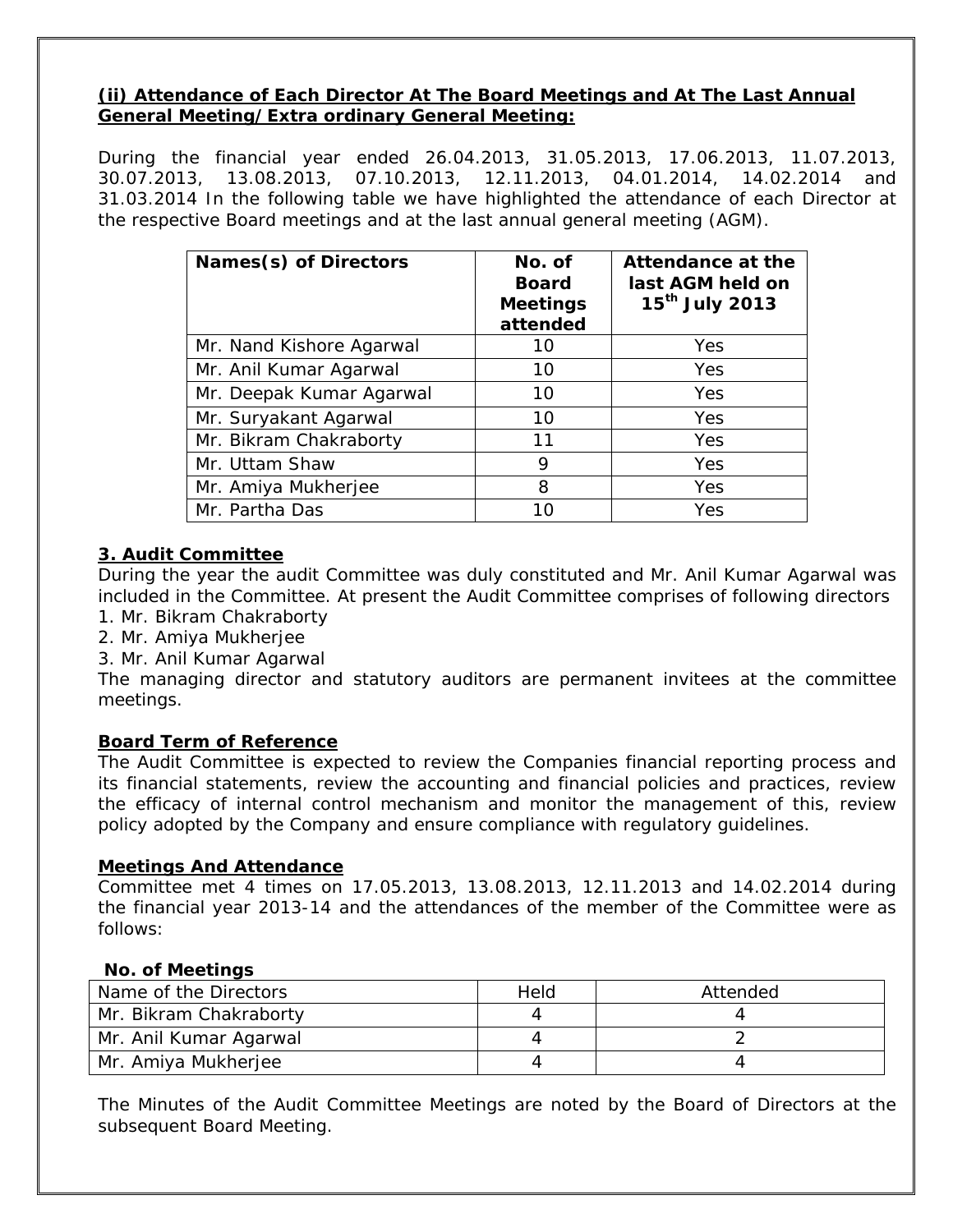#### 4. **Nomination and Remuneration Committee**

The remuneration committee of the board was reconstituted and renamed as Nomination and Remuneration Committee complying with the requirements of the provisions of the Companies Act 2013 and the rules framed there under. The remuneration committee of the Board has been constituted and it comprises of Mr. Bikram Chakraborty, Mr. Amiya Mukherjee and Mr. Suryakant Agarwal. All the members are non executive directors.

The Committee would review the remuneration payable to the Directors and Senior Management of the Company.

During the financial year ended 31<sup>st</sup> March 2014 the Committee met twice on 17.05.2013 and 12.11.2013.

The attendance of the members of the above committee meeting was as follows:

| <b>Name</b>            | <b>Status</b> | <b>No. of Meetings Attended</b> |
|------------------------|---------------|---------------------------------|
| Mr. Suryakant Agarwal  | Chairman      |                                 |
| Mr. Bikram Chakraborty | Member        |                                 |
| Mr. Amiya Mukherjee    | Member        |                                 |

The details of Remuneration paid to the Directors, for the year ended  $31<sup>st</sup>$  March 2014 is given below:

|                             |                               |                                               |            |                                              | (Rs in Lacs) |
|-----------------------------|-------------------------------|-----------------------------------------------|------------|----------------------------------------------|--------------|
| <b>Name</b>                 | Salary &<br><b>Allowances</b> | <b>Sitting</b><br>Fees/Perqu<br><b>isites</b> | Commission | Contributio<br>n to<br>PF/Superan<br>nuation | Total        |
| Mr. Nand Kishore<br>Agarwal | 1.20                          | <b>NIL</b>                                    | <b>NIL</b> | <b>NIL</b>                                   | 1.20         |
| Mr Anil Kumar<br>Agarwal    | <b>NIL</b>                    | <b>NIL</b>                                    | <b>NIL</b> | <b>NIL</b>                                   | <b>NIL</b>   |
| Mr. Deepak Kumar<br>Agarwal | 2.10                          | <b>NIL</b>                                    | <b>NIL</b> | <b>NIL</b>                                   | 2.10         |
| Mr. Suryakant<br>Agarwal    | <b>NIL</b>                    | <b>NIL</b>                                    | <b>NIL</b> | <b>NIL</b>                                   | <b>NIL</b>   |
| Mr. Partha Das              | <b>NIL</b>                    | <b>NIL</b>                                    | <b>NIL</b> | <b>NIL</b>                                   | <b>NIL</b>   |
| Mr. Bikram<br>Chakraborty   | <b>NIL</b>                    | <b>NIL</b>                                    | <b>NIL</b> | <b>NIL</b>                                   | <b>NIL</b>   |
| Mr Uttam Shaw               | <b>NIL</b>                    | <b>NIL</b>                                    | <b>NIL</b> | <b>NIL</b>                                   | <b>NIL</b>   |
| Mr. Amiya<br>Mukherjee      | <b>NIL</b>                    | <b>NIL</b>                                    | <b>NIL</b> | <b>NIL</b>                                   | <b>NIL</b>   |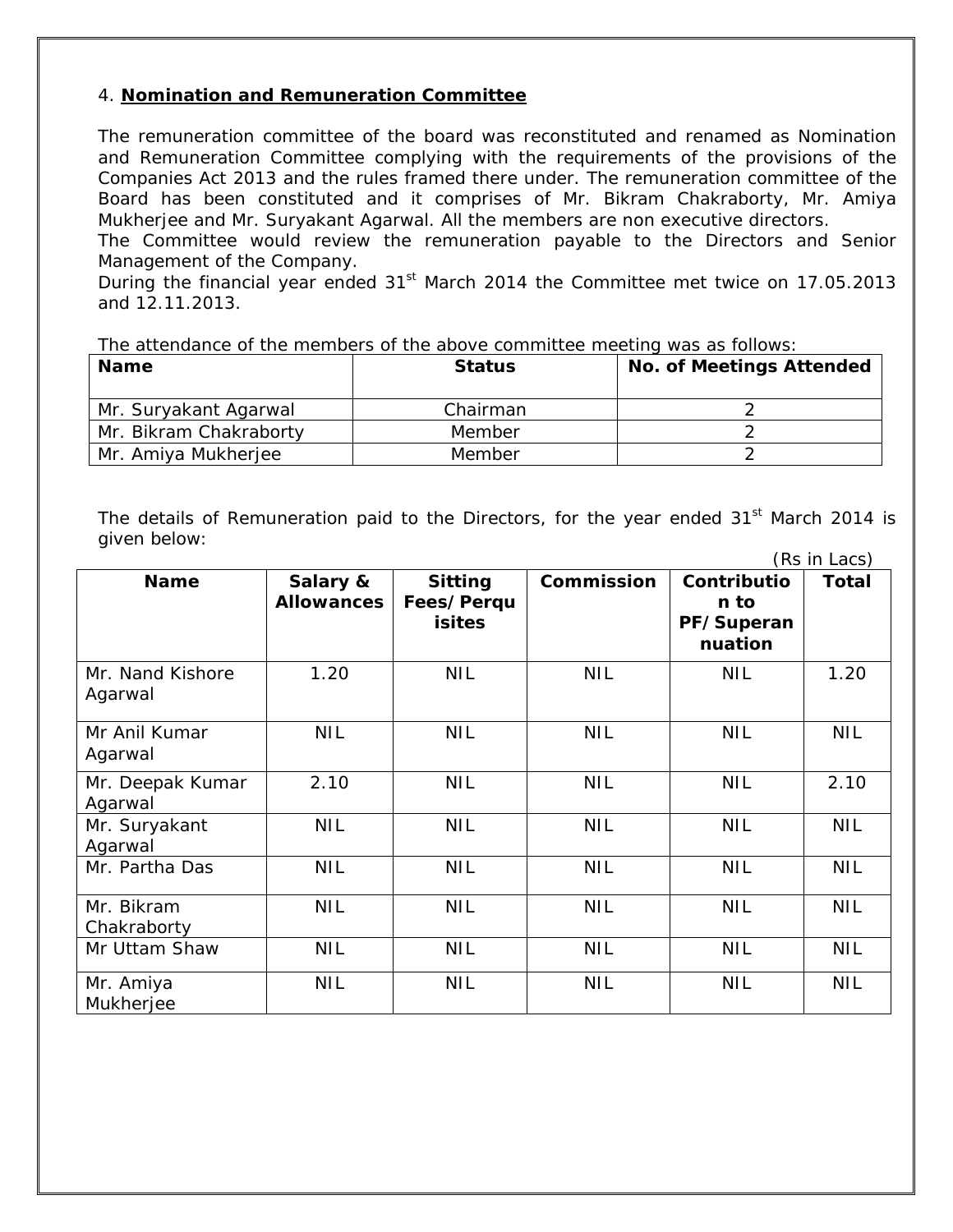### **5. Share /Debenture Transfer Allotment & Shareholders Grievances Committee:**

#### A. Terms of Reference:-

The Company has formed a shareholders/ Investor Grievances Committee with the following terms of reference:

A. Ensure redressal of the shareholders and investors complaints relating to transfer of shares, non receipts of balance sheet etc. redressal of investors, complaints in respect of non-receipt of dividends/interest/payments on redemption of preference shares, debentures, bonds or such other instruments which are redeemable.

#### B. Composition of the Committee (As on March 31, 2014):-

**No. of Meetings** 

The committee comprised Mr. Suryakant Agarwal, Mr. Amiya Mukherjee and Mr. Anil Kumar Agarwal. The board appointed Mr. Anil Kumar Agarwal as the Compliance Officer under Listing Agreement.

#### C. MEETINGS AND ATTENDANCE:-

Committee met 4 times on 17.05.2013, 13.08.2013, 12.11.2013 and 14.02.2014 during the financial year 2013-14 and the attendances of the member of the Committee were as follows:

| <b>NO. OF IVICCITIUS</b> |      |          |  |  |
|--------------------------|------|----------|--|--|
| Name of the Directors    | Held | Attended |  |  |
| Mr. Suryakant Agarwal    |      |          |  |  |
| Mr. Amiya Mukherjee      |      |          |  |  |
| Mr. Anil Kumar Agarwal   |      |          |  |  |

D. During the year under review there was no investor complaints received. The Company did not have any investor's complaints pending on March 31, 2014.

#### **6. Code of Conduct**

As required under the Listing Agreement, the Board of Directors of the Company have laid down a Code of Conduct applicable for all Board Members and Senior Management Personnel of the Company. In this regard a declaration signed by the Chairman is reproduced below:

"I hereby confirm that all the Members of the Board and Senior Management Personnel to whom the Code of Conduct was applicable have confirmed compliance of the above code for the year ended  $31<sup>st</sup>$  March, 2014."

| <b>Financial Year</b> | Date       | Time      | Venue                 |        |    |     |
|-----------------------|------------|-----------|-----------------------|--------|----|-----|
| 2010-2011             | 10.07.2011 | 11.00 A.M | Registered<br>Company | Office | of | the |
| 2010-2011             | 11.07.2011 | 11.00 A.M | Registered<br>Company | Office | of | the |
| 2011-2012             | 02.01.2012 | 11.00 A.M | Registered<br>Company | Office | of | the |
| 2011-2012             | 11.09.2012 | 11.00 A.M | Registered<br>Company | Office | of | the |
| 2012-2013             | 23.02.2013 | 03.00 P.M | Registered<br>Company | Office | 0f | the |
| 2012-2013             | 15.07.2013 | 11.00 A.M | Registered<br>Company | Office | 0f | the |

### **7. General Body Meetings**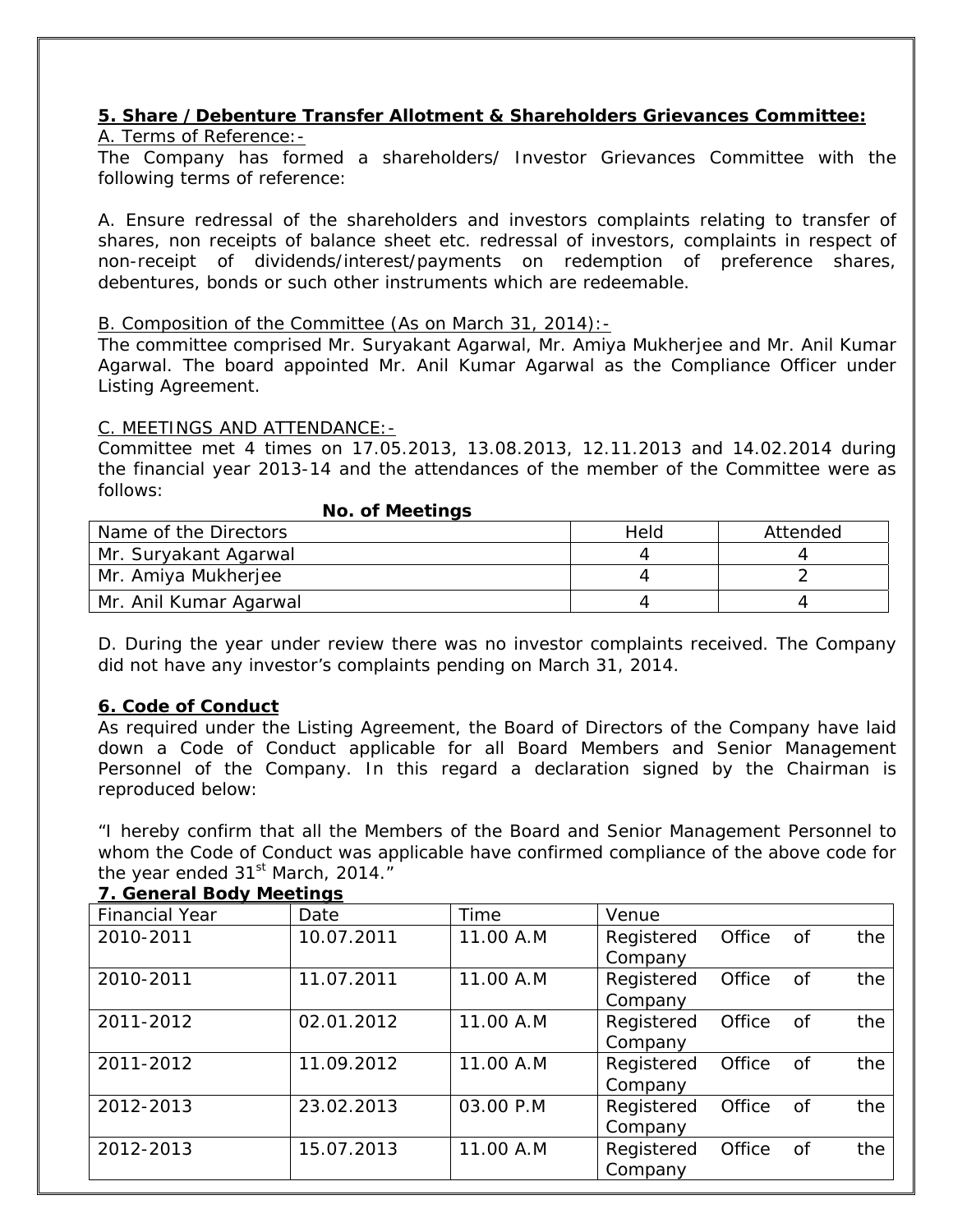#### **Special Resolution passed through Postal Ballot**

No special resolution was passed through postal ballot during the Financial Year 2013-14. None of the businesses proposed to be transacted in the ensuing Annual General Meeting require passing a special resolution through postal ballot

#### **8. Disclosure on materially significant related party transactions, i.e. the Company's transactions that are of material nature, with its Promoters, Directors and the management, their relatives or subsidiaries, among others that may have potential conflict with the Company's interests at large**

None of the transactions with any of related parties were in conflict with the Company's interest all related party transactions are negotiated on arms length basis, and are intended to further the Company's interests

#### **Details of non-compliance by the Company, penalties and strictures imposed on the Company by Stock Exchanges or SEBI, or any other statutory authority, on any matter related to capital markets during last three years.**

There has been no instance of non-compliance by the Company on any matter related to capital markets during last three years, and hence, no penalties or strictures have been imposed on the Company by Stock Exchanges or SEBI or any other statutory authority. The Company has not established any mechanism as referred under Whistle Blower policy

#### **9. Means of Communication**

The quarterly, half-yearly and yearly financial results of the company are sent to the Stock Exchange immediately after the Board approves them. These results are published in prominent daily newspapers viz BENGAL LEADER (Edition- English) and in DAINIK LIPI (Edition-Bengali).

#### **10. General Shareholders Information**

| (i)   | Audited results for the year ending March<br>31,2014                                   | Within prescribed period under<br>the Companies Act. 1956                                   |
|-------|----------------------------------------------------------------------------------------|---------------------------------------------------------------------------------------------|
| (ii)  | Annual General Meeting (Date Time &<br>Venue)                                          | 26 <sup>th</sup> September 14 at 11.00 a.m<br>at the Registered office of the<br>Company    |
| (iii) | Date of Book Closure                                                                   | 19 <sup>th</sup> September '14 to 26 <sup>th</sup><br>September'14 (both days<br>inclusive) |
| (iv)  | <b>Stock</b><br>Listing of<br><b>Equity</b><br><b>Shares</b><br>on<br><b>Exchanges</b> | The Calcutta Stock Exchange<br>(Stock Code<br>Association Ltd<br>10022186)                  |
| (v)   | <b>Listing Fees</b>                                                                    | Annual listing fee for the year<br>2013-14 & 2014-2015 has paid<br>by the Company to CSE.   |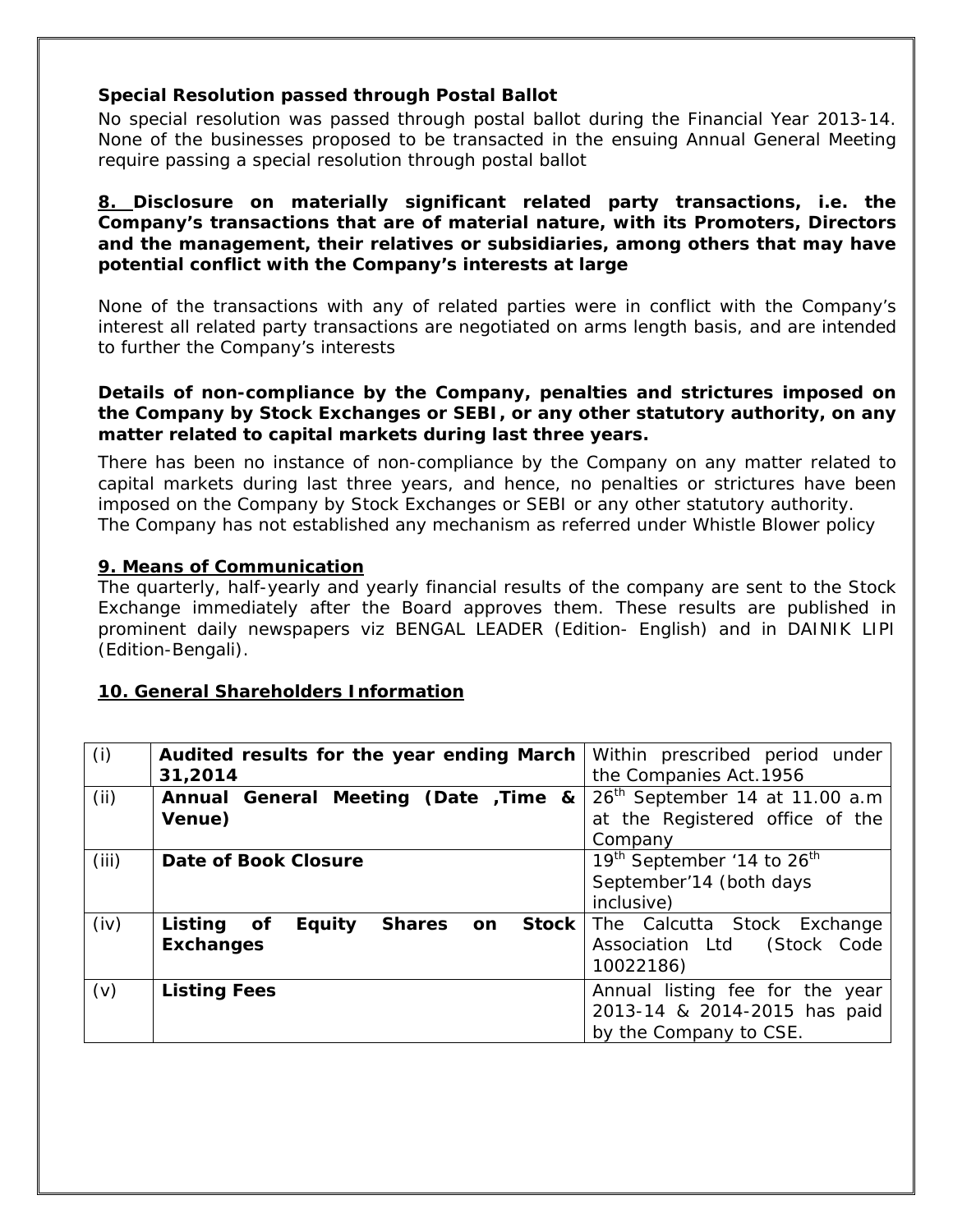| (vi) | <b>Share Transfer System</b> | Shares are normally transferred<br>by the Company's Registrar |  |
|------|------------------------------|---------------------------------------------------------------|--|
|      |                              | within 15 days from the date of                               |  |
|      |                              | receipt and demat confirmed                                   |  |
|      |                              | within 20 days                                                |  |
|      |                              | The Company transfers shares                                  |  |
|      |                              | and provides depository services                              |  |
|      |                              | through:                                                      |  |
|      |                              | <b>Niche Technologies Pvt Ltd</b>                             |  |
|      |                              | 71, B.R.B Basu Road,                                          |  |
|      |                              | D-511 Bagree Market                                           |  |
|      |                              | <b>Kolkata-700001</b>                                         |  |
|      |                              | <b>Phone: 2235-</b>                                           |  |
|      |                              | 7270/7271/2234-3576                                           |  |
|      |                              | Fax: 2215-6823                                                |  |

# (vii) **Distribution of Shareholding as on 31st March 2014**

| <b>No of Equity</b><br><b>Shares Held</b> | No of<br><b>Shareholder</b> | $%$ of<br>No of<br><b>Shareholders</b><br><b>Shareholders</b> |           | $%$ of<br>Shareholding |
|-------------------------------------------|-----------------------------|---------------------------------------------------------------|-----------|------------------------|
|                                           | S                           |                                                               |           |                        |
| <b>Upto 500</b>                           | 32                          | 16.33                                                         | 7,950     | 0.26                   |
| 501 to 1000                               | 8                           | 4.08                                                          | 7,610     | 0.24                   |
| 1001 to 5000                              | 55                          | 28.06                                                         | 1,88,800  | 6.07                   |
| 5001 to 10000                             | 48                          | 24.49                                                         | 3,42,050  | 11.00                  |
| 10001 to 50000                            | 43                          | 21.94                                                         | 10,62,880 | 34.17                  |
| 50001 to 100000                           | 5                           | 2.55                                                          | 3,75,850  | 12.08                  |
| 100001 and above                          | 5                           | 2.55                                                          | 11,25,260 | 36.18                  |
| Totals                                    | 196                         | 100.00                                                        | 31,10,400 | 100.00                 |

### (Viii) **Pattern of Shareholders as on 31st March, 2014.**

| <b>Profile of Shareholders</b>                         | <b>No of Shares</b> | % of Holding |
|--------------------------------------------------------|---------------------|--------------|
| Promoters                                              | 3,50,000            | 11.25        |
| Financial Institutions, Banks<br>and Mutual Funds etc. | <b>NIL</b>          | <b>NIL</b>   |
| NRI, FIIS etc                                          | <b>NIL</b>          | <b>NIL</b>   |
| Private Corporate Bodies                               | 10,47,450           | 33.68        |
| <b>Indian Public</b>                                   | 17,12,950           | 55.07        |
| <b>Others</b>                                          | <b>NIL</b>          | <b>NIL</b>   |
| Total                                                  | 31,10,400           | 100          |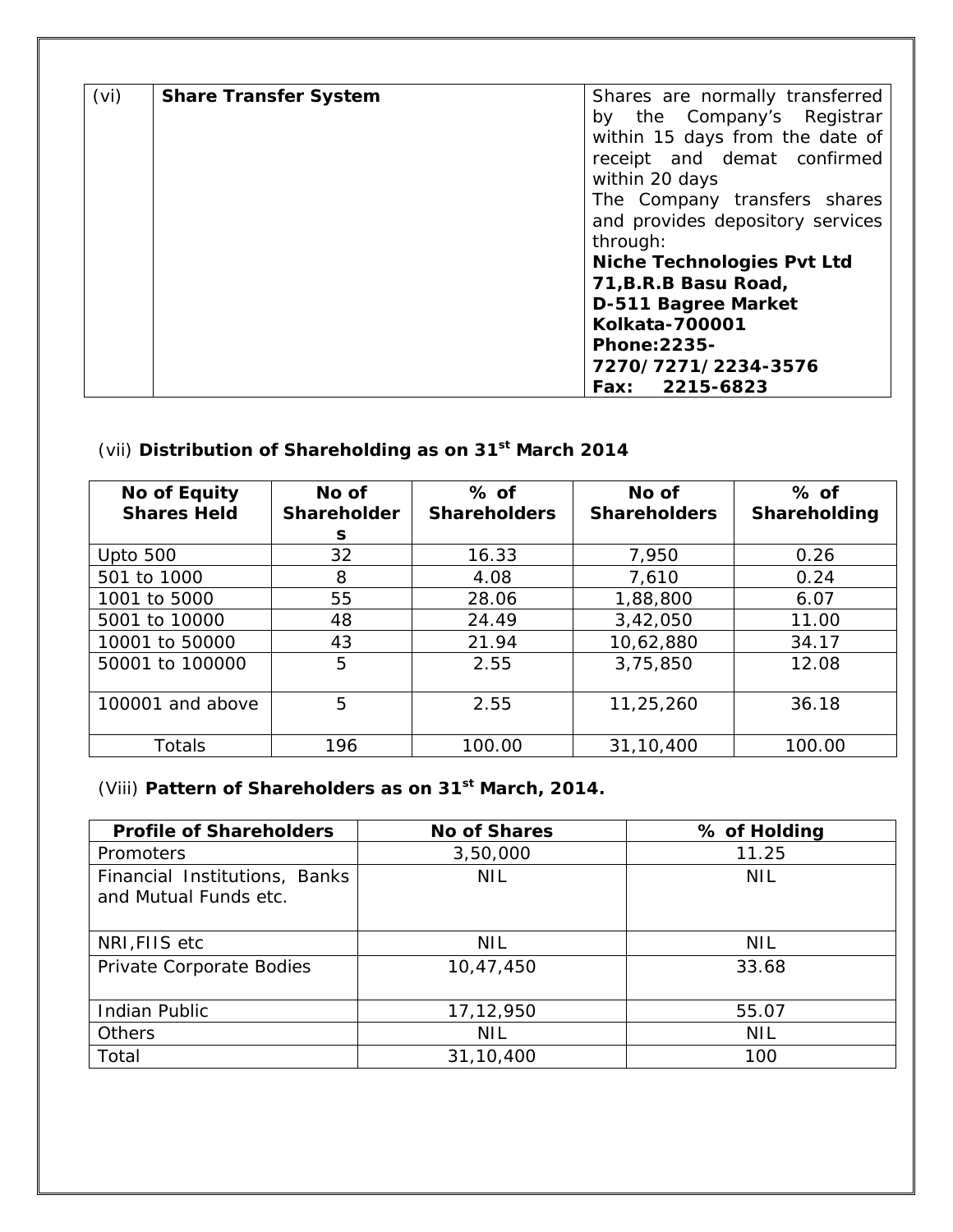#### (ix)**De materialization of shares and liquidity**

The equity shares of the Company are compulsorily traded in dematerialized form as per the notification issued by SEBI. As on  $31<sup>st</sup>$  March 2014, 28, 91,800 (i.e. 92.97% of the company's total shares) equity shares have been dematerialized with NSDL and CDSL

As on 31<sup>st</sup> March 2014 about 92.97 % of the company's total shares were held in dematerialized form with NSDL and CDSL.

#### (x)**Outstanding GDRs/ADRs/Warrants or any convertible instruments conversion date and likely impact on equity**

No GDRs/ADRs/Warrants or any convertible instruments have been issued by the Company and hence there would not be any impact on the equity.

#### **Stock Code:**

| Name of the Stock Exchange  | Stock Code |
|-----------------------------|------------|
| The Calcutta Stock Exchange | 10026186   |

#### (xi) **Stock Market price date for the year 2013-14:** Price in CSE

| <b>Month</b> | Year | High  | Low   |
|--------------|------|-------|-------|
| April        | 2013 | 76.55 | 76.55 |
| May          | 2013 | 76.55 | 76.55 |
| June         | 2013 | 76.55 | 76.55 |
| July         | 2013 | 76.55 | 76.55 |
| August       | 2013 | 76.55 | 76.55 |
| September    | 2013 | 76.55 | 76.55 |
| October      | 2013 | 76.55 | 76.55 |
| November     | 2013 | 76.55 | 76.55 |
| December     | 2013 | 76.55 | 76.55 |
| January      | 2014 | 76.55 | 76.55 |
| February     | 2014 | 76.55 | 76.55 |
| March        | 2014 | 76.55 | 76.55 |

#### (xii) **Address for correspondence**:

 P-36, India Exchange Place 4<sup>th</sup> Floor, Kolkata= 700 001 Ph No = 2225-3123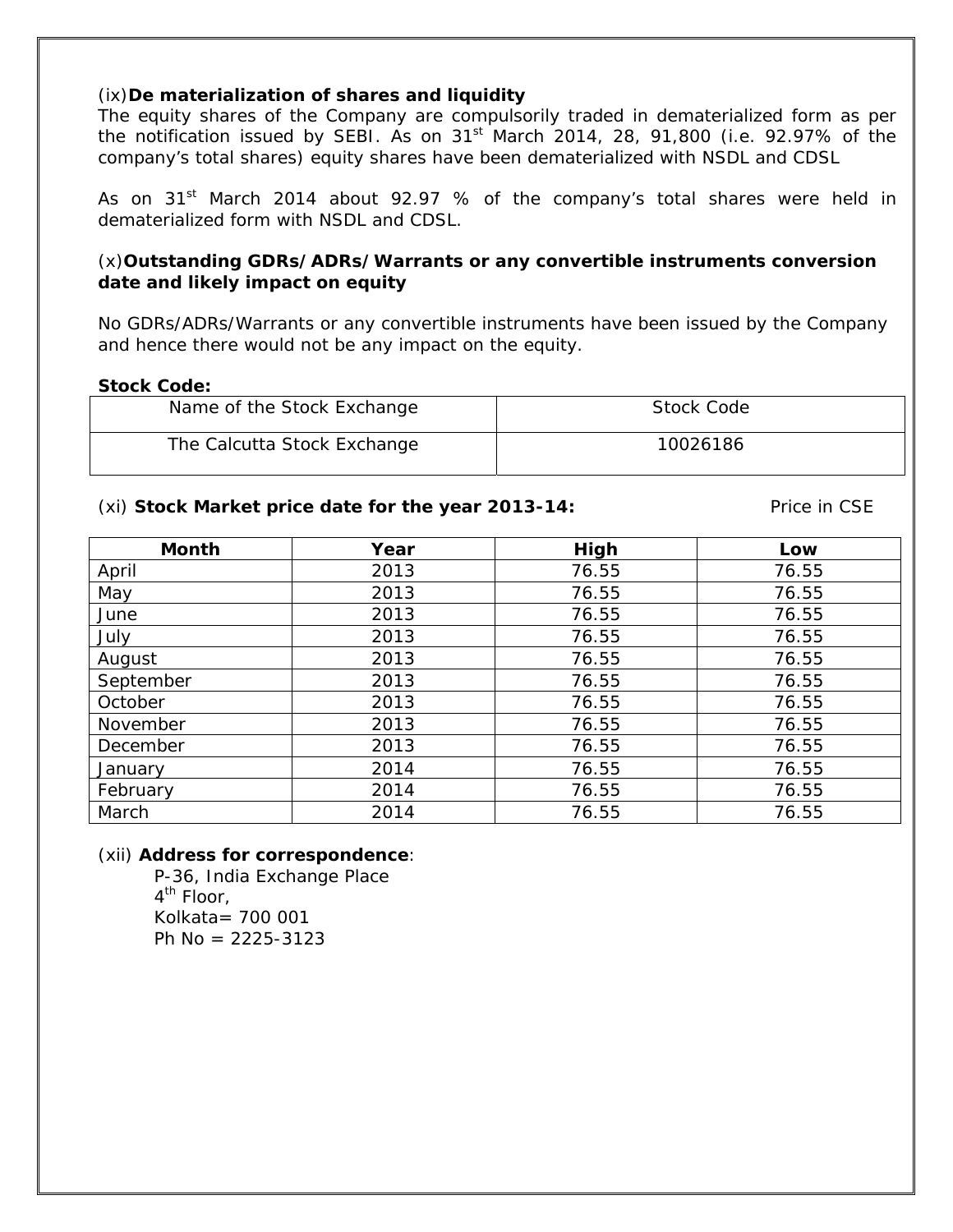#### **Non- Mandatory requirements**

#### **a) Chairman of the Board**

The requirement of maintenance of an office for the Non-executive Chairman and the reimbursement of expenses to him are not applicable to the company presently as the company has an Executive Chairman

#### **b) Tenure of Independent Directors**

 No specific tenure has been specified for the independent directors. However, from Financial Year 2014-15, the Board of Directors have recommended the appointment of Mr. Uttam Kumar Shaw (DIN : 00315718), Mr Bikram Chakraborty(DIN : 00822069), Mr Amiya Mukherjee (DIN : 00326546) and Mr. Partha Das (DIN : 03556329) as Independent Directors u/s 149 of the Companies Act, 2013, for the period of five years. These Directors shall not be counted for determination of Directors liable to retire by rotation

#### **c) Remuneration Committee**

The Company has constituted 'Human Resources, Nomination and Remuneration Committee' meeting the requirements of Clause 49 of the Listing Agreement and the Companies Act, 2013.

#### **d) Shareholders Rights**

As the company's quarterly results are published in English newspapers having circulation all over india and also in local newspaper widely circulated in west Bengal hence the financial results are not being sent individually to the shareholders.

#### **e) Postal Ballot**

The provisions relating to postal ballot will complied with in respect of matters where mandatorily applicable.

#### **e) Training of Members**

The Company has not yet adopted any system of training for its Board members or performance evaluation of its Non-Executive Directors.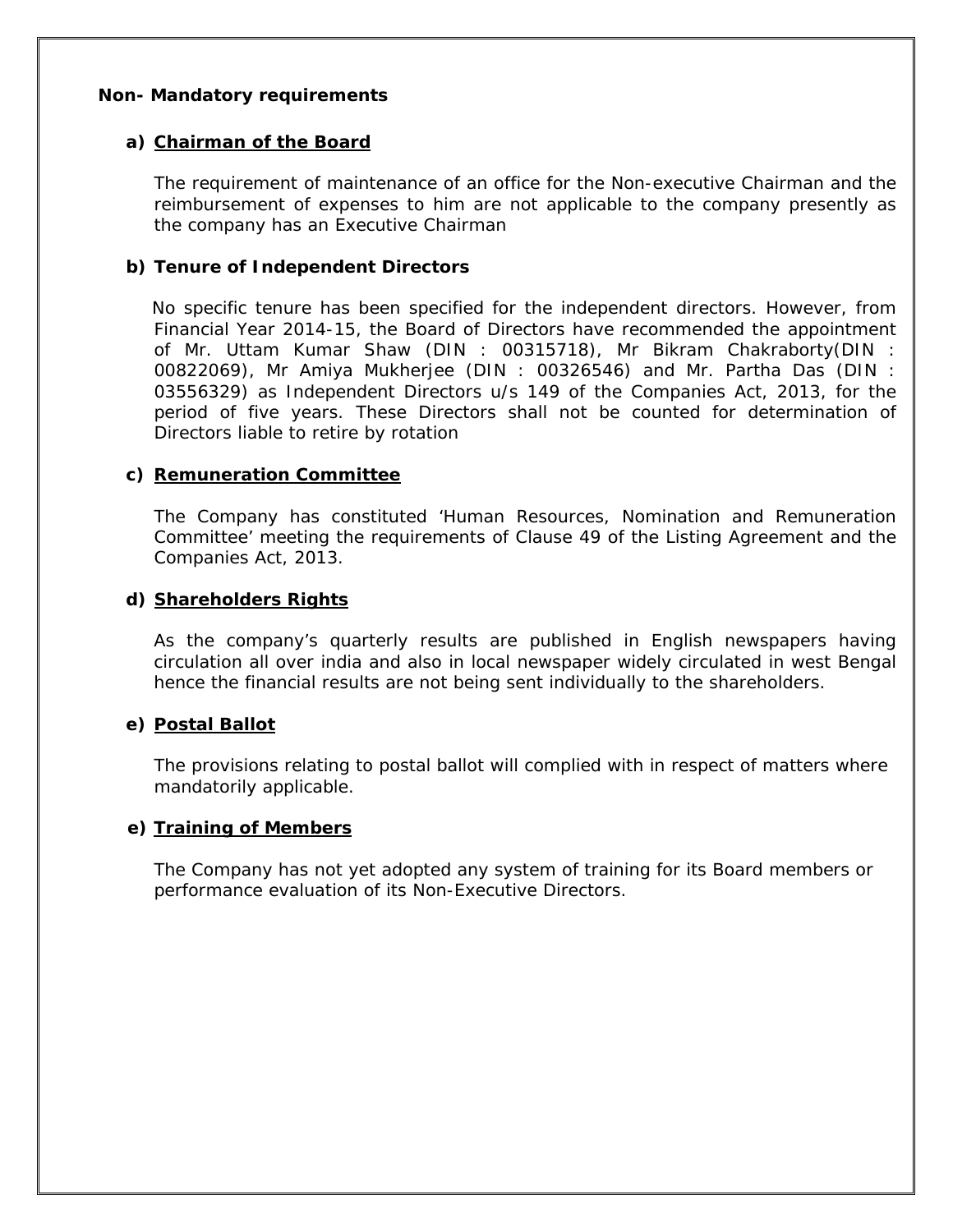#### **MANAGEMENT DISCUSSIONS AND ANALYSIS REPORT**

#### **OVERVIEWS:**

With the liberalization of the finance sector the business opportunity of NBFCs have changed phenomenally in the past few years. Such liberalization have narrowed the difference between NBFCs, Development Financing Institutions and Commercial Banks. Consequent to such changes the DFIs, Foreign and Indian Banks have made aggressive foray into retail finance segment, which has resulted in reduction of the number of players in the NBFC industry resulting in the opportunities being available only for the prudent and the fittest.

It gives immense satisfaction in mentioning that P K Leasing has overwhelmingly responded to the emerging trends of competitive environment by building on its core strengths of distribution, focused customer services, effective and efficient collection mechanism apart from being cost conscious.

#### **DISTRIBUTION AND MARKETS:**

P K Leasing has visualized the emerging scenario of the past few years in terms of liberalization and competition and with this foresight in the background positioned itself as a company that is innovative and customer friendly, resulting in P K Leasing creating a network of its operation primarily in the local markets.

#### **INTERNAL CONTROL SYSTEM**

The company reviews its operations at regular intervals based on the annual audit plan.

#### **OPERATIONAL OVERVIEW:**

Commercial Vehicle:

The Companies main area of operations is in the field of financing Commercial vehicle. The overall performance of the company was affected by poor market conditions in the current year, but the Company is optimistic about its future performance.

#### **HUMAN RESOURCE**

The director wish to place on record the excellent cooperation and contribution made by the employees at all the levels of the organization. Keeping in view the competitive environment, the company attaches significant importance to the development of Human Resources with a view to provide customer satisfaction. Your Company has also an objective performance appraisal system which is designed to identify management talents and to ensure appropriate rewards to stellar performance.

#### **CAUTIONARY STATEMENT:**

Statement in the Management Discussion and Analysis describing Company's objective, projections, estimates, expectations may be "forward looking statement" within the meaning of applicable laws and regulations. Actual results could differ from those expressed or implied. Important factors that could make a difference to the Company's operation include changes in the Government regulations, tax laws and other incidental factors.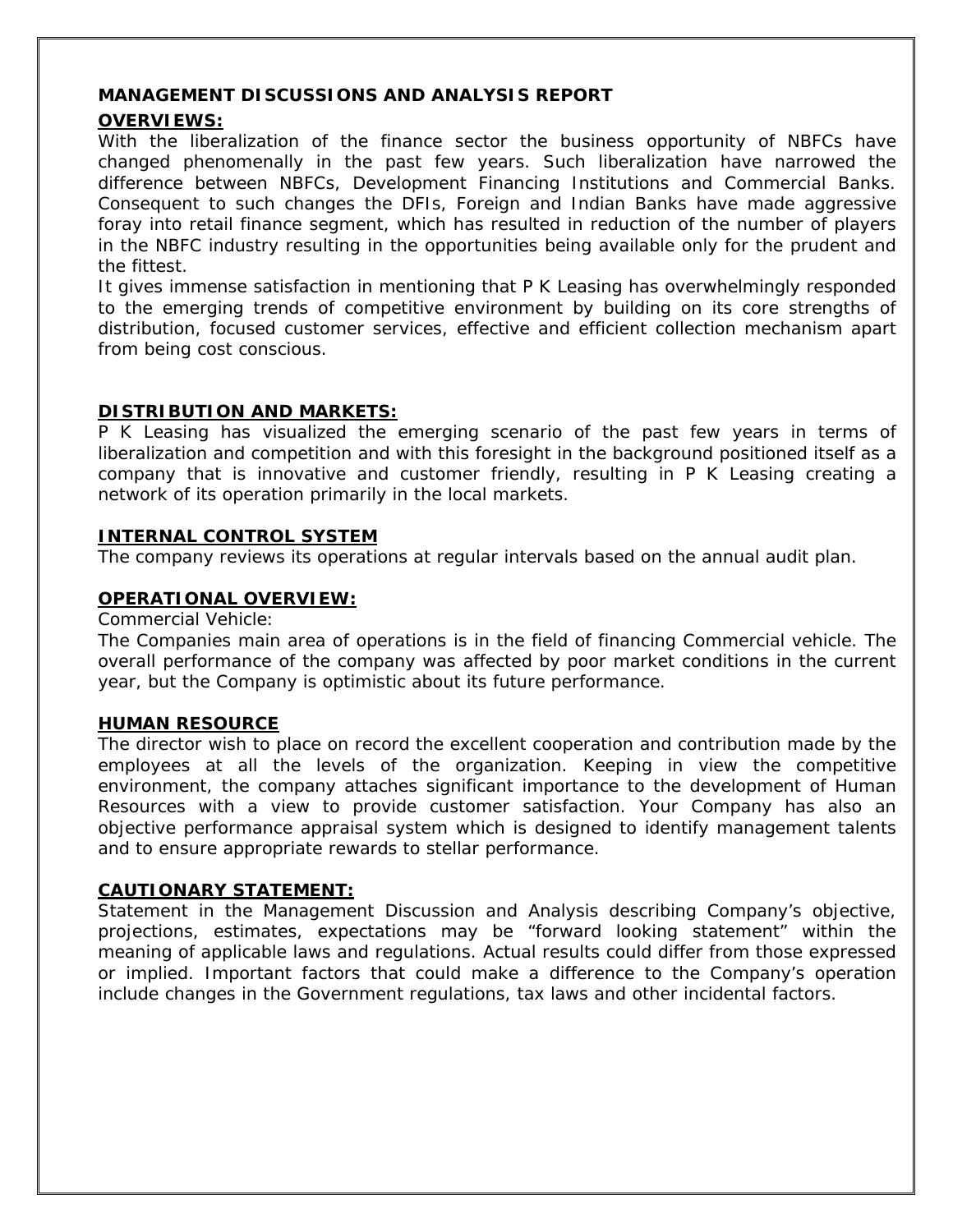#### **P K LEASING & FINANCE LIMITED Registered office: P-36 India Exchange Place, 4th Floor, Kolkata-700001 PLEASE FILL ATTENDENCE SLIP AND HAND IT OVER AT THE ENTYRANCE OF THE MEETING HALL JOINT SHAREHOLDERS MAY OBTAIN ADDITIONAL SLIP AT THE ENTRANCE OF THE MEETING**

#### **ATTENDANCE SLIP**

| DP ID.           |  | FOLIO NO.            |
|------------------|--|----------------------|
| <b>CLIENT ID</b> |  | <b>NO. OF SHARES</b> |

| FOLIO NO.            |  |
|----------------------|--|
| <b>NO. OF SHARES</b> |  |

Name & Address of Shareholder / Proxy holder

-----------------------------------------------------------

-----------------------------------------------------------

I certify that I am a registered Shareholder / Proxy for the registered Shareholder of the Company. I hereby record my presence at the 22nd Annual General Meeting of the Company held on Friday, the 26<sup>th</sup> September 2014 at 11.00am at the Registered Office of the Company at P-36 India Exchange Place, 4th Floor, Kolkata-700001

**-----------------------------------------------------------**

Member's / Proxy's Signature

(Shareholder attending the meeting in person or by proxy is requested to complete the attendance slip and handover at the entrance of the Meeting Hall)

#### **P K LEASING & FINANCE LIMITED Registered office: P-36 India Exchange Place, 4th Floor, Kolkata-700001**

**PROXY FORM**

| DP ID.                  |                   | FOLIO NO.                                                                                                                                                                                                                                                                                                         |  |
|-------------------------|-------------------|-------------------------------------------------------------------------------------------------------------------------------------------------------------------------------------------------------------------------------------------------------------------------------------------------------------------|--|
| <b>CLIENT ID</b>        |                   | <b>NO. OF SHARES</b>                                                                                                                                                                                                                                                                                              |  |
|                         |                   | $I/We$ of                                                                                                                                                                                                                                                                                                         |  |
|                         |                   |                                                                                                                                                                                                                                                                                                                   |  |
| adjournment(s) thereof. |                   | as my / our Proxy to attend and vote for me / us and on my / our behalf at the 22 <sup>nd</sup> Annual General Meeting of the Company held on Friday, the 26 <sup>th</sup><br>September 2014 at 11.00am at the Registered Office of the Company at P-36 India Exchange Place, 4th Floor, Kolkata-700001and at any |  |
|                         | Affix<br>$Re.1/-$ | Proxy form must reach company's registered office not later than 48<br>hours before the commencement of the meeting                                                                                                                                                                                               |  |
|                         | Revenue<br>Stamp  | FOR OFFICE USE ONLY                                                                                                                                                                                                                                                                                               |  |
|                         | Signature(s)      | DATE OF RECEIPT                                                                                                                                                                                                                                                                                                   |  |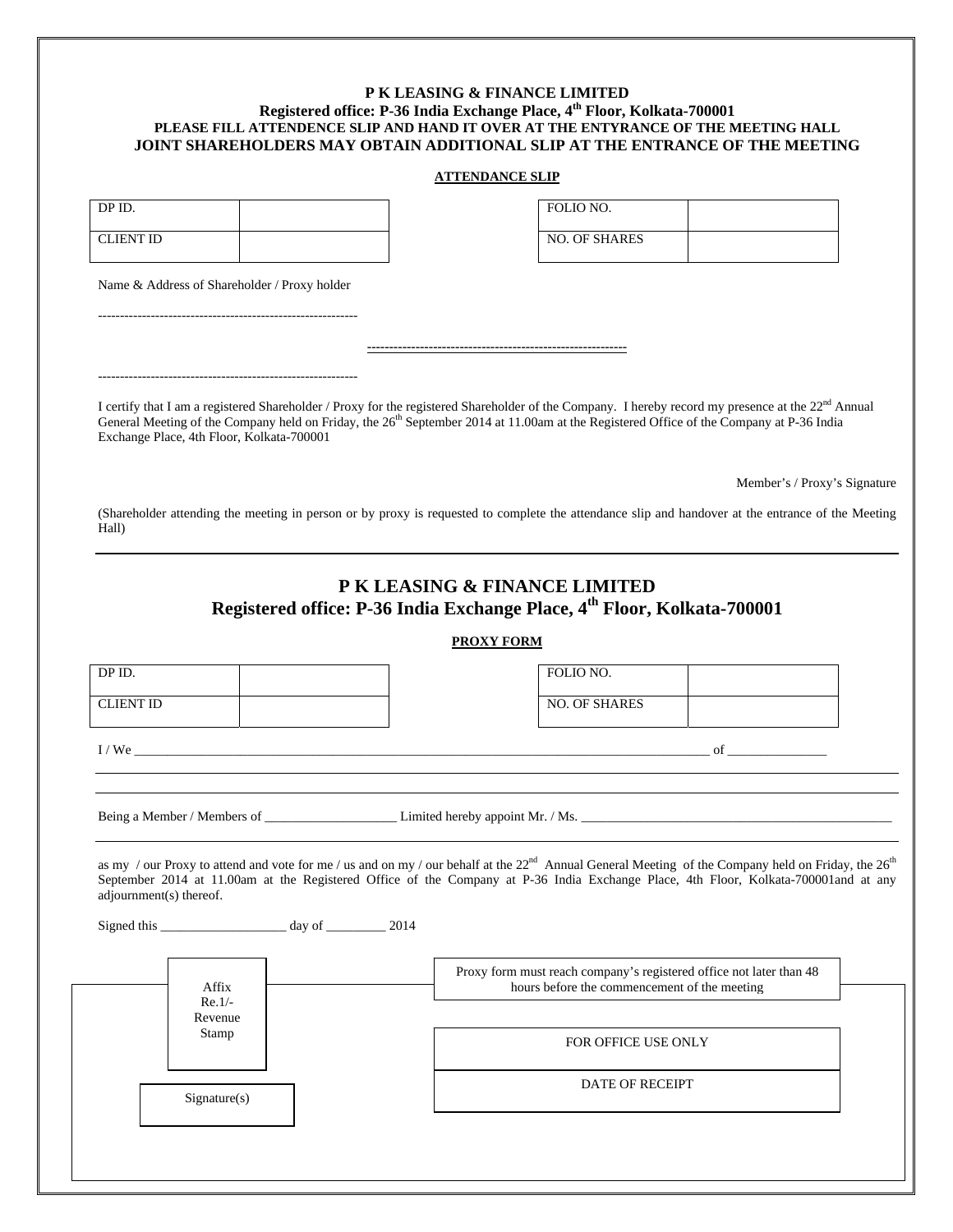*Chartered Accountants* 4, RMC LAHIRI BAHADUR STREET, SERAMPORE‐712204, HOOGHLY, WESTBENGAL, PH‐2652‐<sup>5607</sup>

### **AUDITORS' CERTIFICATE ON COMPLIANCE OF CONDITIONS OF CORPORATE GOVERNANCE**

**To, The Members, P.K.Leasing & Finance Ltd P-36, India Exchange Place, 4th Floor, Kolkata-700001**

We have examined the compliance of conditions of Corporate Governance by P.K.Leasing & Finance Limited for the year ended 31<sup>st</sup> March 2014 as stipulated in clause 49 of Listing Agreement of the said Company with Stock Exchanges.

The compliance of conditions of Corporate Governance is the responsibility of the management. Our examination was limited to procedures and implementations thereof, adopted by the company for ensuring the compliance of the Corporate Governance. It is neither an audit nor an expression of opinion on the financial statements of the company.

In our opinion and to the best of our information and according to the explanation given to us, we certify that the company has complied with the conditions of Corporate Governance as stipulated in the above mentioned Listing Agreement, subject to payment of Listing fees as was payable as per listing agreement till the date of our audit.

We further state that such compliance is neither an assurance as to the future viability of the company nor the efficiency or effectiveness with which the management has conducted the affairs of the company.

> **For Indrajit Chattopadhyay Chattered Accountants**

> > **I. Chattopadhyay Proprietor**

**Kolkata, 31st day of May 2014 Membership no. 050955**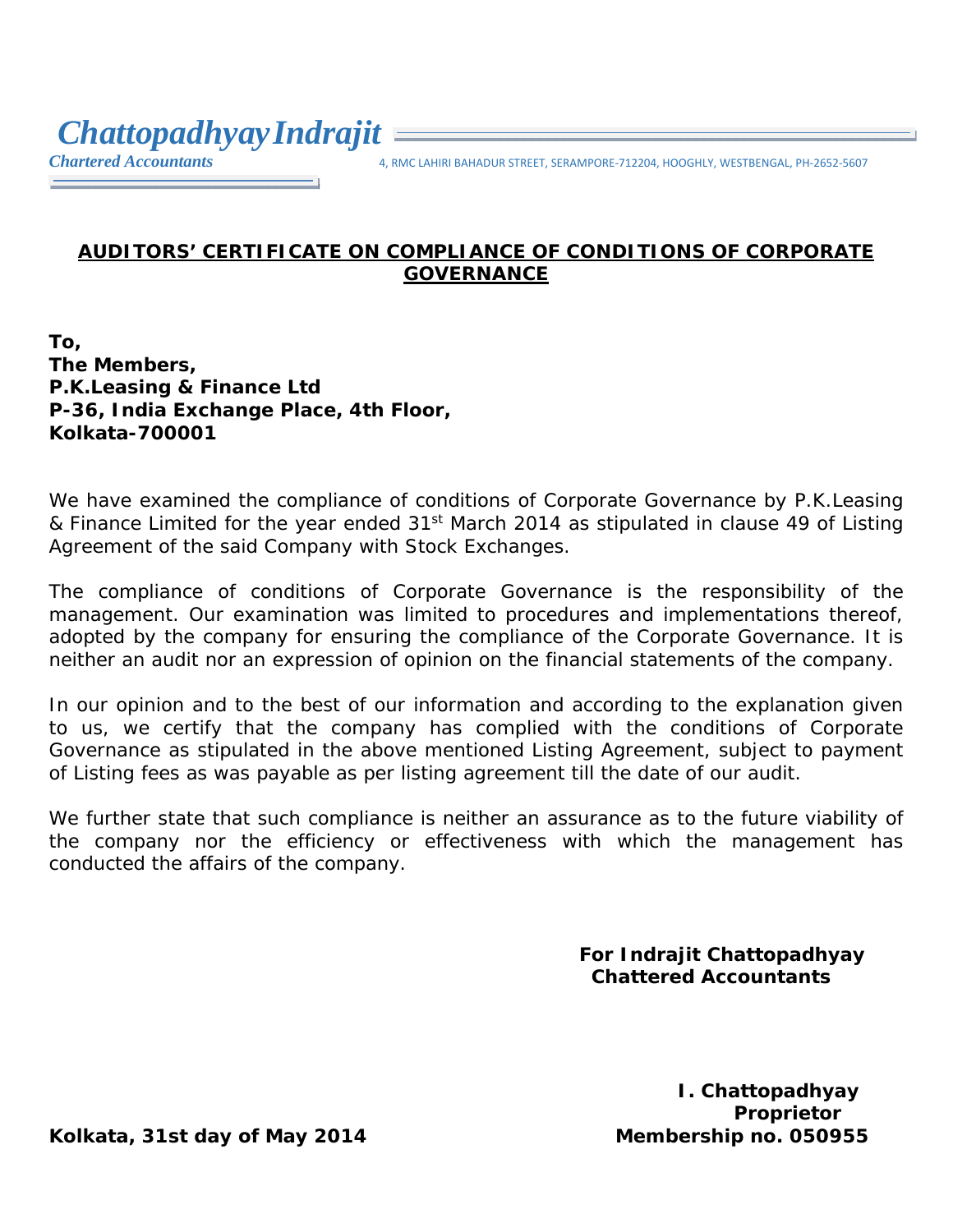*ChattopadhyayIndrajit*

*Chartered Accountants* 4, RMC LAHIRI BAHADUR STREET, SERAMPORE-712204, HOOGHLY, WESTBENGAL, PH-2652-5607

#### **P.K. LEASING & FINANCE LIMITED INDEPENDENT AUDITOR'S REPORT**

To The Shareholders

#### **REPORT ON THE FINANCIAL STATEMENTS**

We have audited the accompanying financial statements of the P.K.Leasing & Finance Ltd, which comprise the Balance Sheet as at 31st March, 2014 and the Statement of Profit and Loss and the cash flow statement for the year then ended, and a summary of significant accounting policies and other explanatory information

#### **MANAGEMENT'S RESPONSIBILITY FOR THE FINANCIAL STATEMENTS**

The Company's Management is responsible for the preparation of these financial statements that give a true and fair view of the financial position, financial performance and cash flows of the Company in accordance with the Accounting Standards notified under the Companies Act, 1956 (the Act) read with the [General Circular 15/2013 dated 13th September, 2013 o](http://taxguru.in/company-law/company-law-clarification-commencement-notification-dated-12092013.html)f the Ministry of Corporate Affairs in respect of Section 133 of the Companies Act, 2013 and in accordance with the accounting principles generally accepted in India. This responsibility includes the design, implementation and maintenance of internal control relevant to the preparation and presentation of the financial statements that give a true and fair view and are free from material misstatement, whether due to fraud or error.

#### **AUDITORS' RESPONSIBILITY**

Our responsibility is to express an opinion on these financial statements based on our audit. We conducted our audit in accordance with the Standards on Auditing issued by the Institute of Chartered Accountants of India. Those Standards require that we comply with ethical requirements and plan and perform the audit to obtain reasonable assurance about whether the financial statements are free from material misstatement.

An audit involves performing procedures to obtain audit evidence about the amounts and disclosures in the financial statements. The procedures selected depend on the auditor's judgment, including the assessment of the risks of material misstatement of the financial statements, whether due to fraud or error. In making those risk assessments, the auditor considers internal control relevant to the Company's preparation and fair presentation of the financial statements in order to design audit procedures that are appropriate in the circumstances, but not for the purpose of expressing an opinion on the effectiveness of the Company's internal control. An audit also includes evaluating the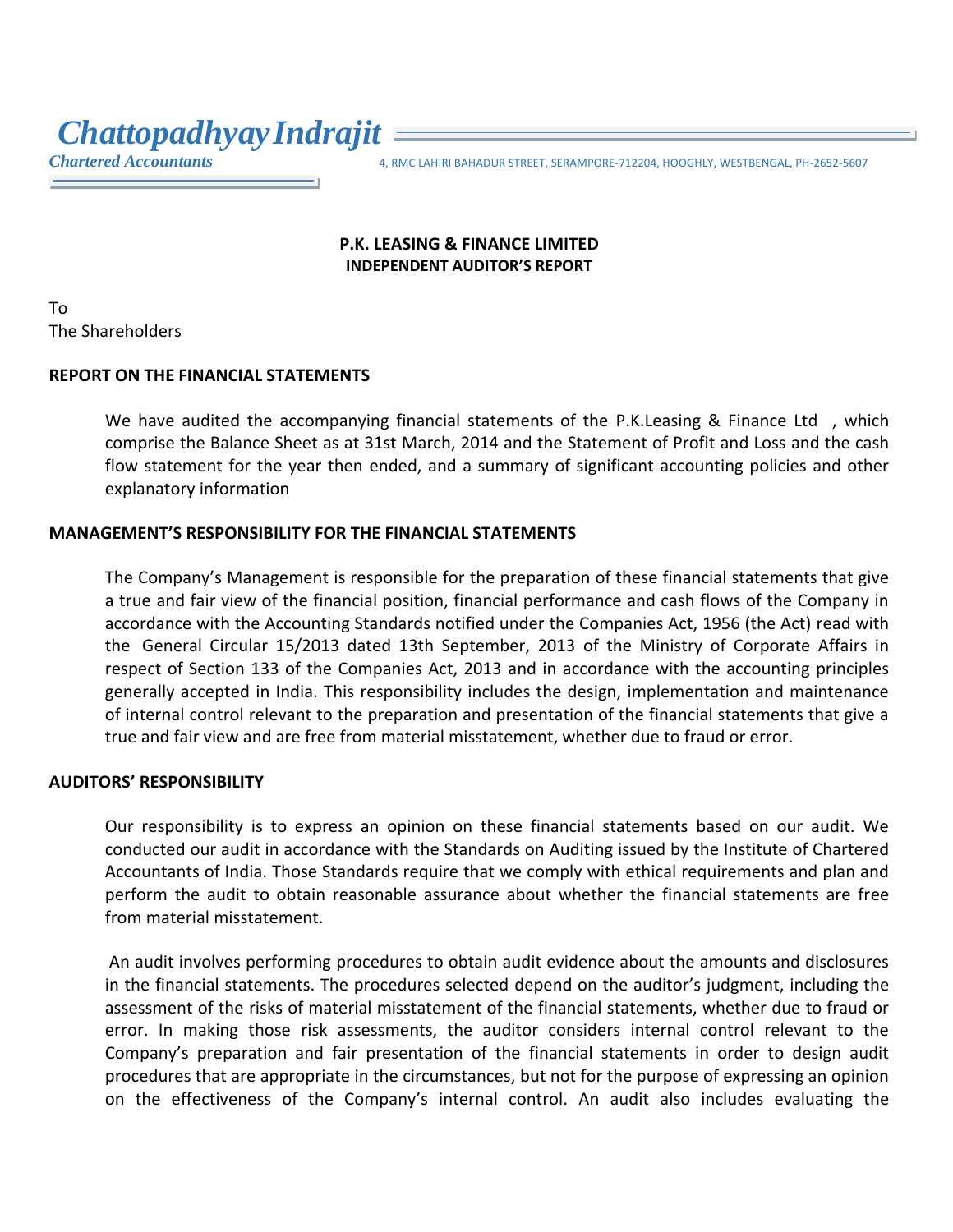appropriateness of accounting policies used and the reasonableness of the accounting estimates made by management, as well as evaluating the overall presentation of the financial statements. We believe that the audit evidence we have obtained is sufficient and appropriate to provide a basis for our audit opinion.

#### **OPINION**

In our opinion and to the best of our information and according to the explanations given to us, the aforesaid financial statements give the information required by the Act in the manner so required and give a true and fair view in conformity with the accounting principles generally accepted in India:

- (i) in the case of the Balance Sheet, of the state of affairs of the company as at 31st March, 2014;
- (ii) in the case of the Profit and Loss Account of the Profit for the year ended on that date; and
- (iii) in the case of the Cash Flow Statement, of cash flows for the year ended on that date.

#### **REPORT ON OTHER LEGAL AND REGULATORY REQUIREMENTS**

- 1. As required by the Companies (Auditor's Report) Order, 2003 (the Order) issued by the Central Government of India in terms of Section 227(4A) of the Act, we give in the Annexure a statement on the matters specified in paragraphs 4 and 5 of the Order.
- 2. As required by Section 227(3) of the Act, we report that:
	- a. We have obtained all the information and explanations which to the best of our knowledge and belief were necessary for the purpose of our audit;
	- b. In our opinion, proper books of account as required by law have been kept by the Company so far as appears from our examination of those books.
	- c. The Balance Sheet, the Statement of Profit and Loss, and the Cash Flow Statement dealt with by this Report are in agreement with the books of account.
	- d. In our opinion, the Balance Sheet, the Statement of Profit and Loss, and the Cash Flow Statement comply with Accounting Standards notified under the Act read with the General Circular 15/2013 dated 13th September, 2013 of the Ministry of Corporate Affairs in respect of Section 133 of the Companies Act, 2013.
	- e. On the basis of the written representations received from the directors as on March 31, 2014, taken on record by the Board of Directors, none of the directors is disqualified as on March 31, 2014, from being appointed as a director in terms of Section  $274(1)(g)$  of the Act.

#### **For Indrajit Chattopadhyay Chartered Accountants**

#### **I. Chattopadhyay**

Proprietor Membership no. 050955 Place of Signature: Kolkata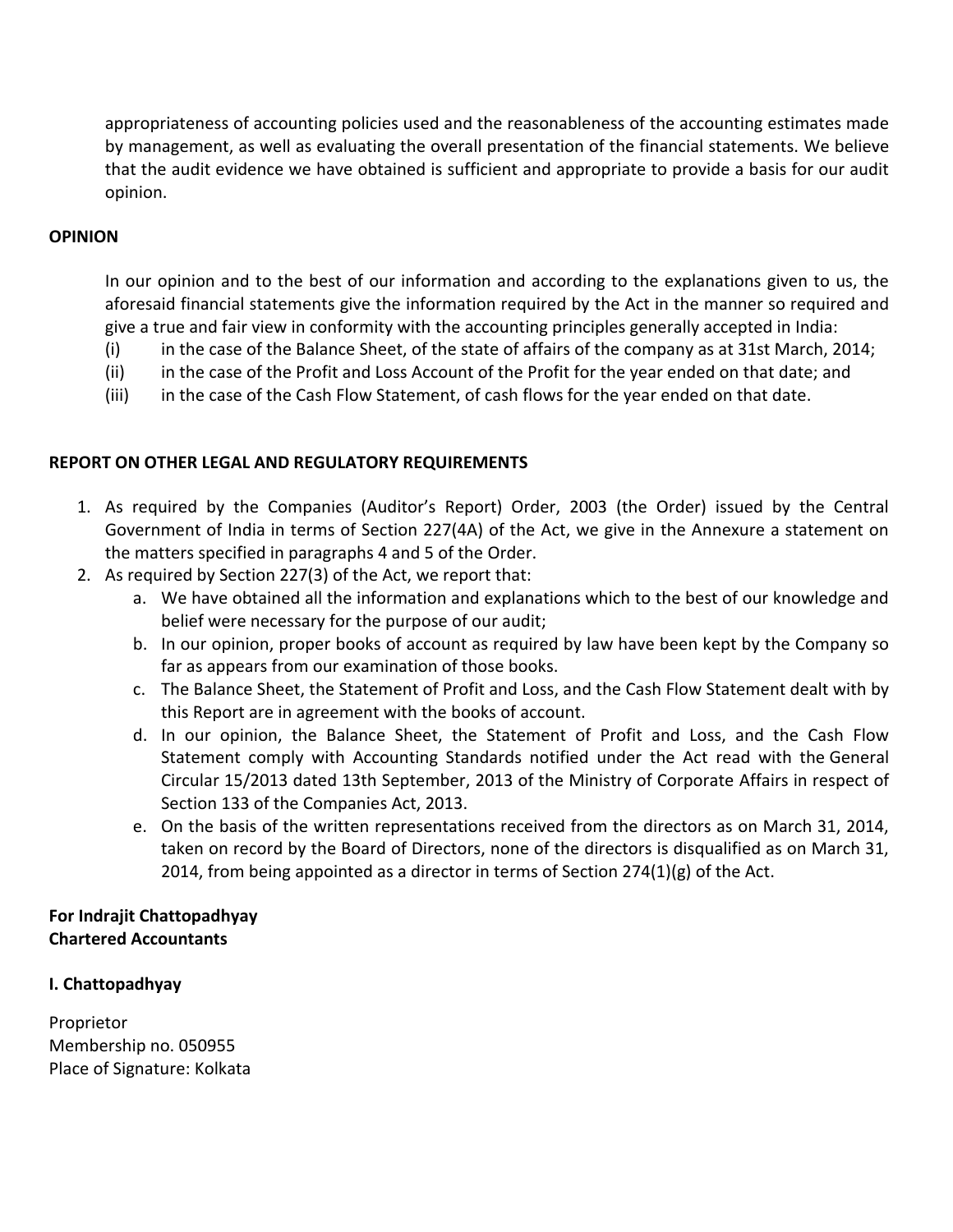#### **ANNEXURE TO THE AUDITORS' REPORT**

- 1. In respect of its fixed assets :
	- a. The Company is maintaining proper records showing full particulars, including quantitative details and situation of fixed asset(s).
	- b. Fixed assets have been physically verified by the management during the year, which in our opinion is reasonable having regard to the size of the Company and the nature of its fixed assets and no material discrepancies between the book records and physical inventory has been noticed.
	- c. There was no disposal of fixed assets during the year, which would affect the going concern of the Company
- 2. Inventories at the yearend are recorded at cost price of procurement anticipating no permanent diminishing effect on realizable value.
- 3. The Company has not granted any loans, secured or unsecured to Companies, firms or other parties covered in the register maintained under section 301 of the Companies Act, 1956, according to the information and explanations given to us
- 4. The Company has not received any loans, secured or unsecured from Companies, firms or other parties covered in the register maintained under section 301 of the Companies Act, 1956.
- 5. In our opinion and according to the information and explanations given to us, there are adequate internal control procedures commensurate with the size of the Company and the nature of its business of financing and for sale of shares. During the course of our audit we have not observed any major weakness in internal control system.
- 6. We are of opinion that the particulars of contracts or arrangements referred to Sec. 301 of the Companies Act 1956 that need to be entered into the register maintained under the above section have been so entered.
- 7. In our opinion and according to the information and explanations given to us, the transactions made in pursuance of such contracts or arrangements exceeding the value of Rs. Five lacs entered into during the financial year are at prices which are reasonable having regard to the prevailing market prices at the relevant time.
- 8. The Company has not accepted any deposit from public within the meaning of Section 58A and 58AA of the Act and the rules framed there under.
- 9. In our opinion, the company has an internal audit system in the form of Audit Committee commensurate with the size and nature of its business.
- 10. Maintenance of cost records under section 209(1)(d) of the Companies Act, 1956 has not been prescribed in the case of the company.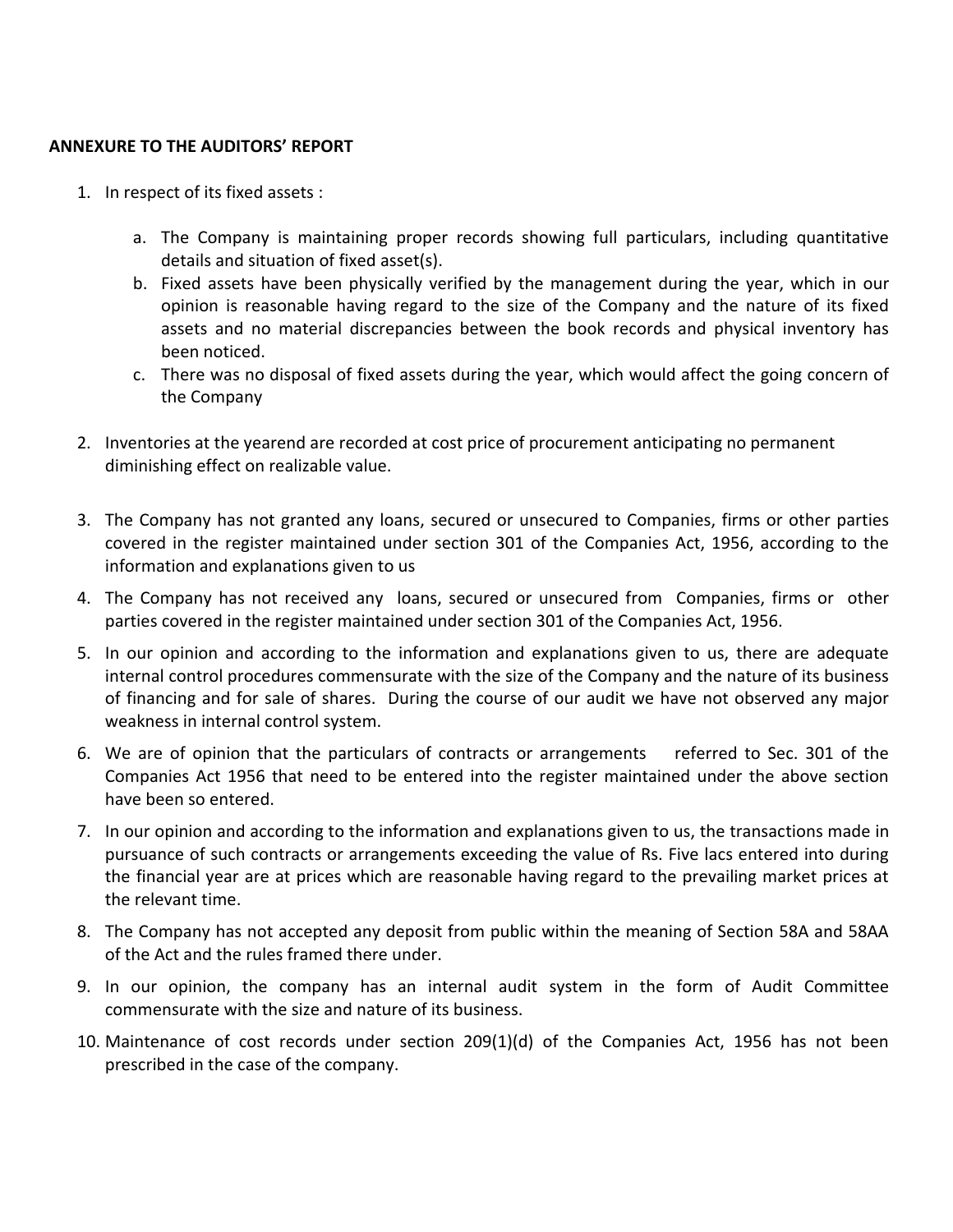- 11. According to the records of the company, the company is regular in depositing with appropriate authorities undisputed statutory dues including income-tax, wealth-tax, service tax , education Cess and other statutory dues applicable to it.
- 12. According to the information and explanations given to us no undisputed amounts payable in respect of income-tax, wealth-tax, service tax, education cess and excise duty were outstanding, as at  $31<sup>st</sup>$ March, 2014 for a period of more than six months from the date they became payable.
- 13. According to the records of the company, there are no dues of income-tax, wealth tax and service tax which have not been deposited on account of any dispute.
- 14. The accumulated losses as at 31.03.2014 of the Company are Rs.36,95,688.08/- which is less than fifty percent of its net worth and it has not incurred any cash losses during the current financial year.
- 15. Based on our audit procedure and as per information and explanations given to us by the management, we are of the opinion that the company has not defaulted in repayment of dues to the financial institution or bank .
- 16. According to the information and explanations given to us and based on the documents and records produced to us, the Company has not granted loans and advances on the basis of security by way of pledge of shares, debentures and other securities.
- 17. In our opinion and according to the information and explanations given to us, the nature of activities of the Company does not attract any special statute applicable to chit fund and nidhi / mutual benefit fund / societies.
- 18. It is explained that the investment made by the company in quoted and unquoted shares are for long term strategic purposes. Therefore, the diminution in value between cost of investment and market/breakup value has not been considered in accounts. However the permanent diminution in valuation of shares has not been dealt in the accounts.
- 19. Subject to above In our opinion and according to the information and explanations given to us, proper records have been maintained of the transactions and contracts relating to dealing / tradings in shares and other investments and timely entries have been made therein. The shares and other investments have been held by the Company, in its own name.
- 20. The company has not made any provision for Gratuity or for Leave encashment in pursuance to Accounting Standard AS-15.
- 21. According to the information and explanations given to us, the company has not given any guarantee for loans taken by its associates or subsidiaries from bank or financial institutions.
- 22. There are no term loans outstanding as at the end of the year.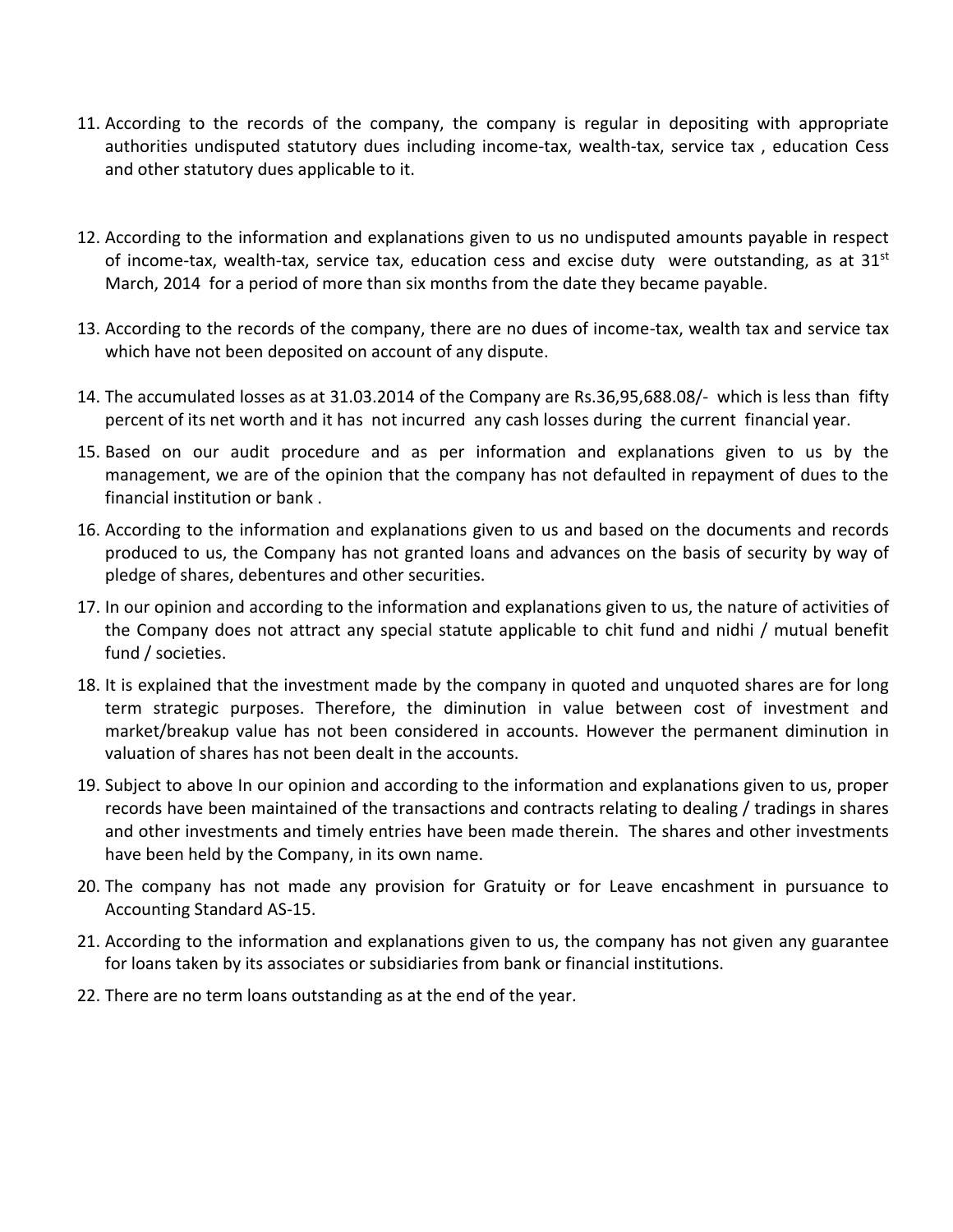- 23. On the basis of information received from the management and based on our examination of the balance sheet of the Company as at March 31, 2014 we find that the fund raised on a short-term basis have not been used for long-term investment.
- 24. The company has not made any preferential allotment of shares to parties or Companies covered in the register maintained under Section 301 of the Companies Act., 1956, during the year.
- 25. The Company has not issued any debentures till date and therefore creation of charge does not arise.
- 26. The Company has not raised any money through a public issue during the year.
- 27. Based on information and explanations furnished by the management, which have been relied upon by us, there were no frauds on or by the Company noticed or reported during the year.

**For Indrajit Chattopadhyay Chartered Accountants**

**I. Chattopadhyay**

**Proprietor**

**Membership no. 050955**

Place of Signature: Kolkata Date of Report: 31<sup>st</sup> May 2014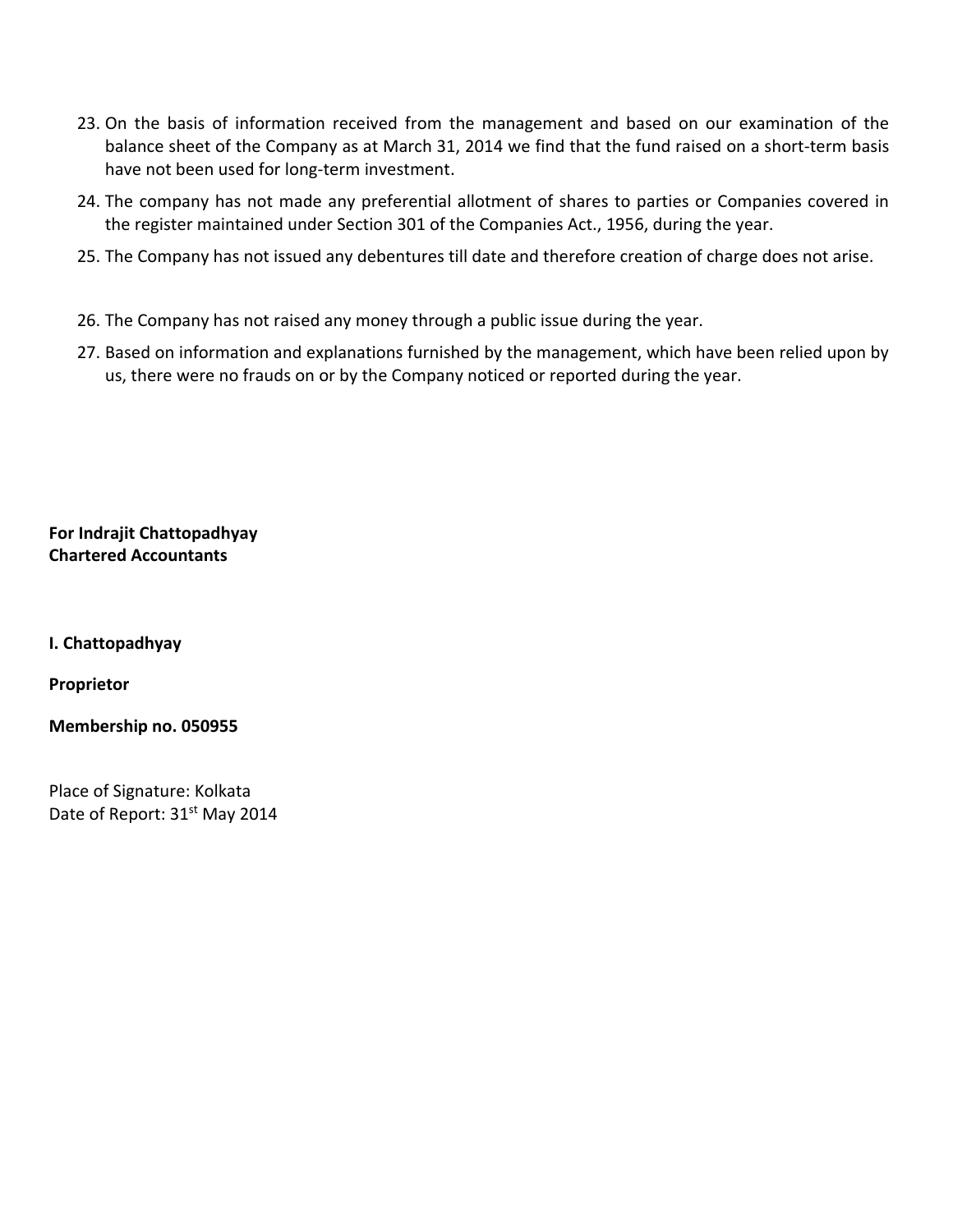### **P.K. LEASING & FINANCE LIMITED P-36,INDIA EXCHANGE PLACE,4TH FLOOR,KOLKATA=700 001 BALANCE SHEET AS AT 31ST MARCH 2014**

|    |               | <b>Note</b>                                                                                              | As at 31.03.2014<br>(in Rs.) |                | As at 31.03.2013<br>(in Rs.) |                                                |               |
|----|---------------|----------------------------------------------------------------------------------------------------------|------------------------------|----------------|------------------------------|------------------------------------------------|---------------|
| Ι. |               | <b>EQUITY &amp; LIABILITIES</b>                                                                          |                              |                |                              |                                                |               |
| 1. |               | <b>Shareholders' Funds</b>                                                                               |                              |                |                              |                                                |               |
|    | a)            | <b>Share Capital</b>                                                                                     | 2.1                          | 31,104,000.00  |                              | 31,104,000.00                                  |               |
|    | b)            | Reserves & Surplus                                                                                       | 2.2                          | (3,695,688.08) | 27,408,311.92                | (3,700,605.27)                                 | 27,403,394.73 |
| 3. |               | <b>Current Liabilities</b>                                                                               |                              |                |                              |                                                |               |
|    | (a)           | <b>Trade Payables</b>                                                                                    | 2.3.1                        | 109,858.00     |                              | 110,185.00                                     |               |
|    | (b)           | <b>Other Current Liabilities</b>                                                                         | 2.3.2                        |                |                              | 7,970,000.00                                   |               |
|    | (c)           | <b>Short Term Provision</b>                                                                              | 2.3.3                        | 194,700.00     | 304,558.00                   | 149,292.00                                     | 8,229,477.00  |
|    |               |                                                                                                          |                              |                | 27,712,869.92                |                                                | 35,632,871.73 |
| Н. | <b>ASSETS</b> |                                                                                                          |                              |                |                              |                                                |               |
| 1. |               | <b>Non-Current Assets</b>                                                                                |                              |                |                              |                                                |               |
|    | (a)           | <b>Fixed Assets-Tangible Assets</b>                                                                      | 2.4                          | 678,322.00     |                              | 718,610.00                                     |               |
|    | (b)           | Non Current Investment                                                                                   | 2.5                          | 7,096,720.00   | 7,775,042.00                 | 7,096,720.00                                   | 7,815,330.00  |
| 2. |               | <b>Current Assets</b>                                                                                    |                              |                |                              |                                                |               |
|    | (a)           | Inventory                                                                                                | 2.6                          | 67,734.40      |                              | 67,734.40                                      |               |
|    | (b)           | Cash & Bank Balances                                                                                     | 2.7                          | 1,385,073.52   |                              | 124,707.33                                     |               |
|    | (c)           | <b>Short Term Loans &amp; Advances</b>                                                                   | 2.8                          | 18,485,020.00  | 19,937,827.92                | 27,625,100.00                                  | 27,817,541.73 |
|    |               |                                                                                                          |                              |                |                              |                                                |               |
|    |               |                                                                                                          |                              |                | 27,712,869.92                |                                                | 35,632,871.73 |
|    |               |                                                                                                          |                              |                |                              |                                                |               |
|    |               | <b>Significant Accounting Policies</b>                                                                   | $1.1 - 1.11$                 |                |                              |                                                |               |
|    |               | <b>Notes on Accounts</b>                                                                                 | $2.1 - 2.12$                 |                |                              |                                                |               |
|    |               |                                                                                                          |                              |                |                              |                                                |               |
|    |               | Signed in terms of our report of even date<br>For Indrajit Chattopadhyay<br><b>Chartered Accountants</b> |                              |                |                              | For and on behalf of the Board                 |               |
|    |               |                                                                                                          |                              |                |                              | <b>NAND KISHORE AGARWAL</b><br><b>Director</b> |               |

(Indrajit Chattopadhyay) Proprietor M No. : 050955 Kolkata, the 31st day of May ,2014 **ANIL KUMAR AGARWAL** 

# **Director**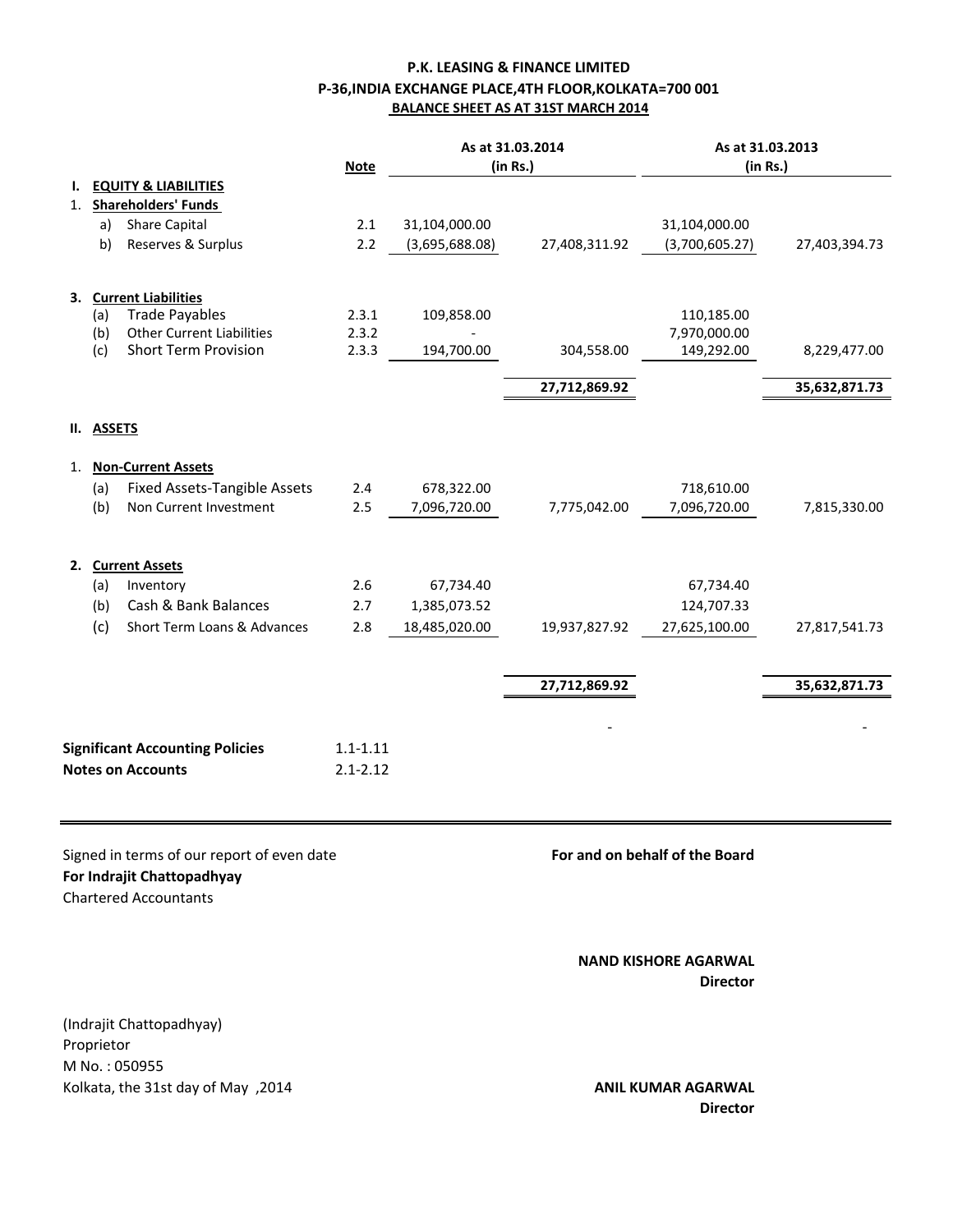|                |                                                                                        | <b>Notes</b> | <b>Year ended 31.03.2014</b><br>(in Rs.) |                         | <b>Year ended 31.03.2013</b><br>(in Rs.) |                         |
|----------------|----------------------------------------------------------------------------------------|--------------|------------------------------------------|-------------------------|------------------------------------------|-------------------------|
| $\mathbf{l}$ . | <b>Revenue from Operations</b>                                                         | 2.9          |                                          | 797,388.54              |                                          | 2,826,723.87            |
| П.             | <b>Other Income</b>                                                                    |              |                                          |                         |                                          |                         |
|                | Other Income                                                                           | 2.10         |                                          | 2,656.00                |                                          | 24.00                   |
| III.           | <b>TOTAL (A)</b>                                                                       |              |                                          | 800,044.54              |                                          | 2,826,747.87            |
| IV.            | <b>Expenses</b>                                                                        |              |                                          |                         |                                          |                         |
|                | <b>Purchase of Shares</b>                                                              |              |                                          |                         |                                          | 2,081,696.10            |
|                | Change in Inventory                                                                    |              |                                          |                         |                                          | (67, 734.40)            |
|                | <b>Employee Benefit Expenses</b>                                                       |              |                                          | 195,000.00              |                                          | 210,000.00              |
|                | Depreciation                                                                           | 2.11         |                                          | 40,288.00<br>502,931.35 |                                          | 43,598.00               |
|                | <b>Administration &amp; Other Expenses</b><br>Contingent provision for Standard Assets |              |                                          | 45,408.00               |                                          | 436,316.10<br>68,736.00 |
|                | <b>TOTAL (B)</b>                                                                       |              |                                          | 783,627.35              |                                          | 2,772,611.80            |
|                |                                                                                        |              |                                          |                         |                                          |                         |
| $\mathsf{V}$   | <b>Profit Before Tax</b>                                                               |              |                                          | 16,417.19               |                                          | 54,136.07               |
| VI             | <b>Tax Expenses</b>                                                                    |              |                                          |                         |                                          |                         |
|                | -Current Tax                                                                           |              | 11,500.00                                |                         | 27,000.00                                |                         |
|                | -Previous Year                                                                         |              |                                          | 11,500.00               | 9.10                                     | 27,009.10               |
|                |                                                                                        |              |                                          |                         |                                          |                         |
| VII            | Profit/(Loss) for the period                                                           |              |                                          | 4,917.19                |                                          | 27,126.97               |
| <b>VIII</b>    | Appropriation                                                                          |              |                                          |                         |                                          |                         |
|                | <b>Transferred to Special Reserve</b>                                                  |              | 983                                      | 983                     | 5,425                                    |                         |
|                | Basic and Diluted earning per share                                                    | 2.12.16      |                                          |                         |                                          |                         |
|                | <b>Significant Accounting Policies</b>                                                 | $1.1 - 1.11$ |                                          |                         |                                          |                         |
|                | <b>Notes on Accounts</b>                                                               | $2.1 - 2.12$ |                                          |                         |                                          |                         |
|                |                                                                                        |              |                                          |                         |                                          |                         |

Chartered Accountants

**NAND KISHORE AGARWAL Director**

(Indrajit Chattopadhyay) Proprietor M No. : 050955 **ANIL KUMAR AGARWAL** Kolkata, the 31st day of May ,2014 **Director**

### **STATEMENT OF PROFIT & LOSS FOR THE YEAR ENDED 31ST MARCH 2014 P.K. LEASING & FINANCE LIMITED P-36,INDIA EXCHANGE PLACE,4TH FLOOR,KOLKATA=700 001**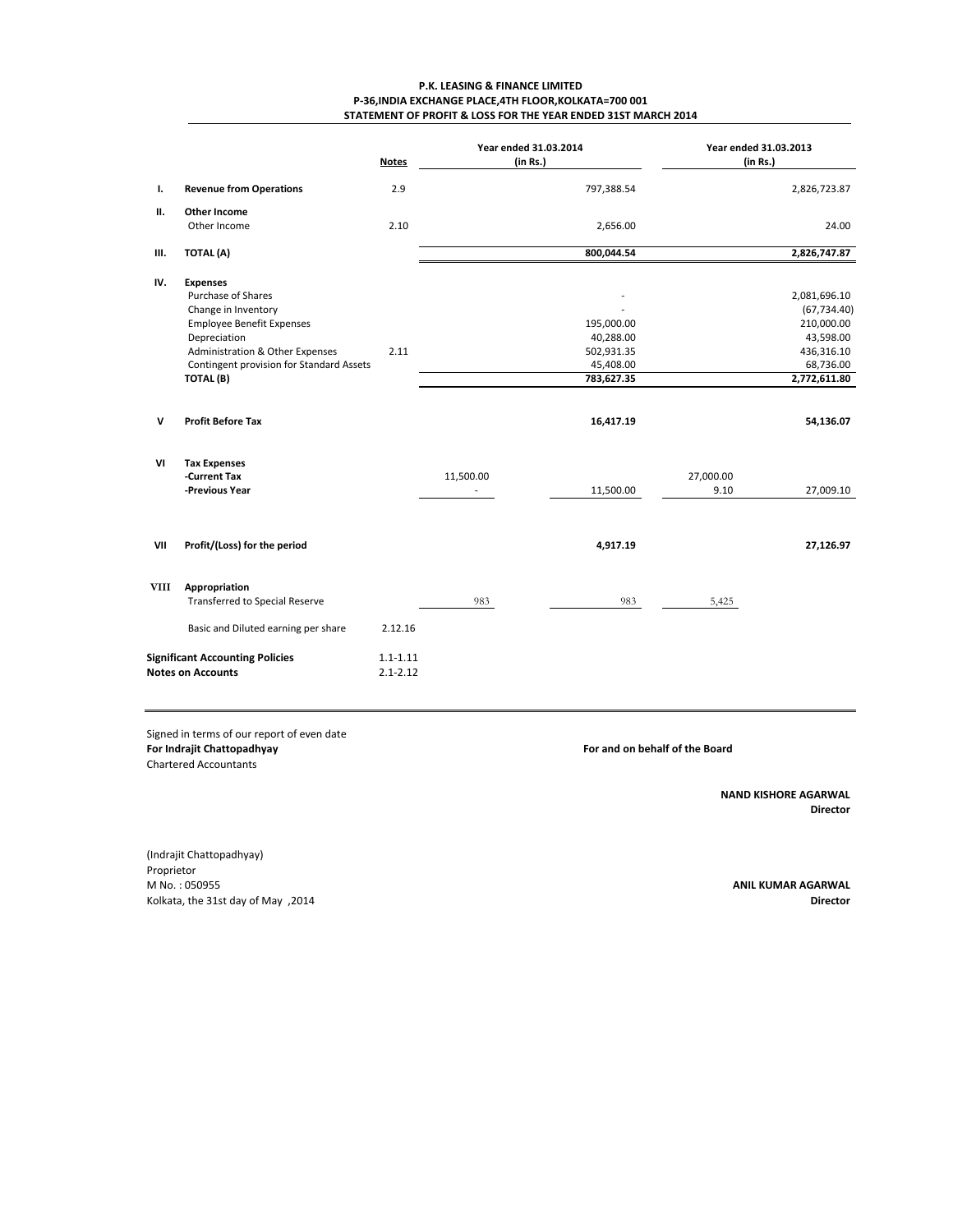### **SCHEDULES TO BALANCE SHEET**

# **SIGNIFICANT ACCOUNTING POLICIES AND NOTES ON ACCOUNT**

# **1.1 Basis of Accounting :**

# **1.2 Revenue Recognition :**

# **1.3 Fixed Assets :**

# **1.4 Depreciation :**

# **1.5 Inventories :**

# **1.6 Investments :**

# **1.7 Retirement Benefits :**

# **1.8 Taxation :**

### **1.9 Impairment of Assets :**

### **1.10 Borrowing Cost :**

## **2. NOTES ON ACCOUNTS FOR THE YEAR ENDED 31ST MARCH 2014**

### **2.1.1 Details of shares held by each shareholder holding more than 5% shares:**

Current Tax is determined as the amount of tax payable in respect of taxable income for the year. Deferred Tax, resulting from 'timing differences' between Book and Taxable profit, is accounted for by using applicable tax rates as on the balance sheet date. The Deferred Tax Asset is recognized and

#### **1 Significant Accounting Policies**

| Class of shares / Name of shareholder | As at 31 March, 2014            |                               | As at 31 March, 2013            |                                      |  |  |
|---------------------------------------|---------------------------------|-------------------------------|---------------------------------|--------------------------------------|--|--|
|                                       | <b>Number of</b><br>shares held | % holding in<br>that class of | <b>Number of shares</b><br>held | % holding in that<br>class of shares |  |  |
|                                       |                                 | shares                        |                                 |                                      |  |  |
| <b>ZOOM SYSTEMS PRIVATE LIMITED</b>   | 270,900                         | 8.709                         | 270,900                         | 8.709                                |  |  |
| ASHOK KUMAR KAYAN                     |                                 |                               | 157,650                         | 5.068                                |  |  |
| MAHESH KUMAR MITTAL                   | 491,210                         | 15.793                        | 491,210                         | 15.793                               |  |  |

An asset is treated as impaired when the carrying cost of assets exceeds its recoverable value. An impairment loss is charged to the profit and loss account in the year in which an asset is identified as impaired. The impairment loss recognized in earlier years is reversed if there is any change in the

The company recognizes a provision when there is a present obligation as a result of a past event that probably requires an outflow of resources and a reliable estimate can be made of the amount of the obligation. A disclosure for a contingent liability is made when there is a possible obligation or a present obligation that may, but probably not, require an outflow of resources. When there is a possible obligation or present obligation that the

Inventories are stated at cost or net realizable value, whichever is lower.

### **1.11 Contingent Liabilities and Provisions :**

|                                                                                                            | As at 31.03.2014 | As at 31.03.2013 |  |  |
|------------------------------------------------------------------------------------------------------------|------------------|------------------|--|--|
|                                                                                                            | (in Rs.)         | (in Rs.)         |  |  |
| 2.1.<br><b>SHARE CAPITAL</b><br>Authorised:<br>35,00,000 ( P.Y:-35,00,000)<br>Equity Shares of Rs 10/ Each | 35,000,000.00    | 35,000,000.00    |  |  |
| Issued, Subscribed & Paid up<br>31,10,400 (P.Y:-31,10,400)<br>Equity Shares of Rs 10/ Each                 | 31,104,000.00    | 31,104,000.00    |  |  |

Investments are classified into current and long-term investments. Current investments and Long term investments are stated at cost. Though provision for diminution is not made to recognize a decline other than temporary, in the value of investments.

(i) As explained to us no provision has been made for Gratuity since none of the employees is entitled to the benefit. (ii) As explained to us no provision is considered necessary for leave encashment, as the employees are required to avail of leave within due time and no carry forward of leave is permitted as per the policy of the Company.

Borrowing Cost directly related to the acquisition or construction of an asset is capitalized as part of the cost of the asset. Other borrowing costs are

The financial statements have been prepared on the basis of going concept, under the historic cost convention on accrual basis in accordance with the generally accepted accounting norms & to comply in all material aspect with applicable accounting principles in India, the Accounting Standards issued by the Institute of Chartered Accountants of India and relevant provisions of Companies Act, 1956, and norms issued by the Reserve Bank of India as applicable.

Both income and expenditure items are recognized on accrual and prudent basis, except as otherwise stated.

Fixed Assets are stated at cost. Cost comprises of cost of acquisition and cost of improvement and any attributable cost of bringing the asset to in

Depreciation is provided on "Written down Value Method", at the rates prescribed in Schedule XIV of the Companies Act, 1956.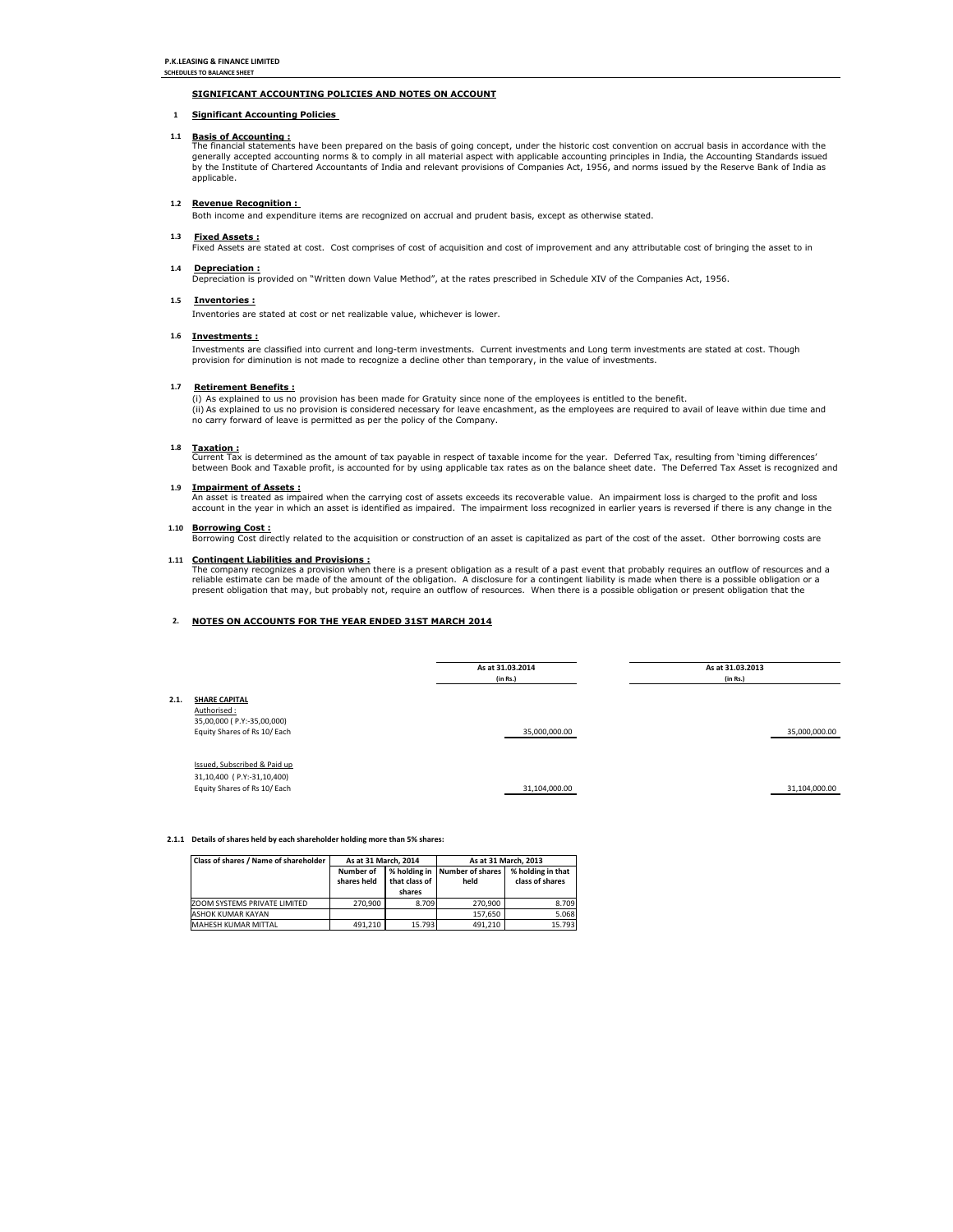# **2.1.2 Reconciliation of the number of shares and amount outstanding at the beginning and at the end of the reporting period:**

| <b>Particulars</b>                      | <b>Opening</b><br><b>Balance</b> | <b>Fresh issue</b> | <b>Bonus</b> | <b>ESOP</b> | <b>Conversion</b> | <b>Buy back</b> | <b>Other changes</b><br>(give details) | <b>Closing Balance</b> |
|-----------------------------------------|----------------------------------|--------------------|--------------|-------------|-------------------|-----------------|----------------------------------------|------------------------|
| <b>Equity shares with voting rights</b> |                                  |                    |              |             |                   |                 |                                        |                        |
| Year ended 31 March, 2014               |                                  |                    |              |             |                   |                 |                                        |                        |
| - Number of shares                      | 3,110,400                        | <b>NIL</b>         | <b>NIL</b>   | <b>NIL</b>  | <b>NIL</b>        | <b>NIL</b>      | <b>NIL</b>                             | 3,110,400              |
| - Amount (`)                            | 31,104,000                       | <b>NIL</b>         | <b>NIL</b>   | <b>NIL</b>  | <b>NIL</b>        | <b>NIL</b>      | <b>NIL</b>                             | 31,104,000             |
| Year ended 31 March, 2013               |                                  |                    |              |             |                   |                 |                                        |                        |
| - Number of shares                      | 3,110,400                        | <b>NIL</b>         | <b>NIL</b>   | <b>NIL</b>  | <b>NIL</b>        | <b>NIL</b>      | <b>NIL</b>                             | 3,110,400              |
| - Amount (`)                            | 31,104,000                       | <b>NIL</b>         | <b>NIL</b>   | <b>NIL</b>  | <b>NIL</b>        | <b>NIL</b>      | <b>NIL</b>                             | 31,104,000             |

# **2.1.3 Details of shares held by Holding Company or by Promoter & Promoter Group**

# **2.1.4 The Company is having one Class of Equity Share with equal voting rights and having paid up value of Rs 10 each**

## **2.2 RESERVES & SURPLUS**

| <b>Special Reserve</b>                   |                |                |                |                |
|------------------------------------------|----------------|----------------|----------------|----------------|
| Balance as per last Balance Sheet        | 5,425.00       |                |                |                |
| Add: Transfer from Profit & Loss account | 983.00         | 6,408.00       | 5,425.00       | 5,425.00       |
| <b>Profit &amp; Loss Account</b>         |                |                |                |                |
| <b>Opening Balance</b>                   | (3,706,030.27) |                | (3,727,732.24) |                |
| Add: Profit for the Year                 | 3,934.19       |                | 21,701.97      |                |
| <b>Closing Balance</b>                   |                | (3,702,096.08) |                | (3,706,030.27) |
|                                          |                | (3,695,688.08) |                | (3,700,605.27) |

|       | <b>CURRENT LIABILITIES</b>                 |                          |         |                          |         |
|-------|--------------------------------------------|--------------------------|---------|--------------------------|---------|
| 2.3.1 | <b>Trade Payable</b>                       |                          |         |                          |         |
|       | - Due to Micro, Small & Medium Enterprises | $\overline{\phantom{0}}$ |         | $\overline{\phantom{0}}$ |         |
|       | - Others                                   |                          |         |                          |         |
|       | <b>Creditor for Services</b>               | 108,500.00               |         | 108,611.00               |         |
|       | <b>Creditor for Expenses</b>               | 1,358.00                 | 109,858 | 1,574.00                 | 110,185 |
|       |                                            |                          |         |                          |         |

### **2.3.2 Other Current Liabilities**

| <b>\ccounts</b><br>avable <sub>'</sub><br>HL. | 7,970,000.00 |
|-----------------------------------------------|--------------|
|                                               |              |

## **2.3.3 Short Term Provision**

| Class of shares / Name of shareholder | As at 31 March, 2014            |                                                     | As at 31 March, 2013     |                                      |  |
|---------------------------------------|---------------------------------|-----------------------------------------------------|--------------------------|--------------------------------------|--|
|                                       | <b>Number of</b><br>shares held | % holding in $\parallel$<br>that class of<br>shares | Number of shares<br>held | % holding in that<br>class of shares |  |
| Promoter & Promoter Group             | 350,000                         | 11.25%                                              | 186,200                  | 5.99%                                |  |

| __<br>Contingent Provisions against Standard Assets<br>For ' | 1700.00<br>101 | $\degree$ 700.00<br>194 | 292.00<br>04، | 149<br>ን በ(<br>, , ,<br><i>,</i> |
|--------------------------------------------------------------|----------------|-------------------------|---------------|----------------------------------|
|                                                              |                |                         |               |                                  |

### **2.4 FIXED ASSETS**

| Net Block of Tangible Assets |            |            |
|------------------------------|------------|------------|
| (As per Annexure)            | 678,322.00 | 718,610.00 |

\* As per information available with the company, there are no suppliers covered under Micro, Small & Medium Enterprise Development Act, 2006. As a result, no interest provision / payment have been made by the company to such creditors, if any, and no disclosure thereof is made in this financial statements. The amount amount due to Micro,Small and Medium Enterprises ` Nil (` Nil).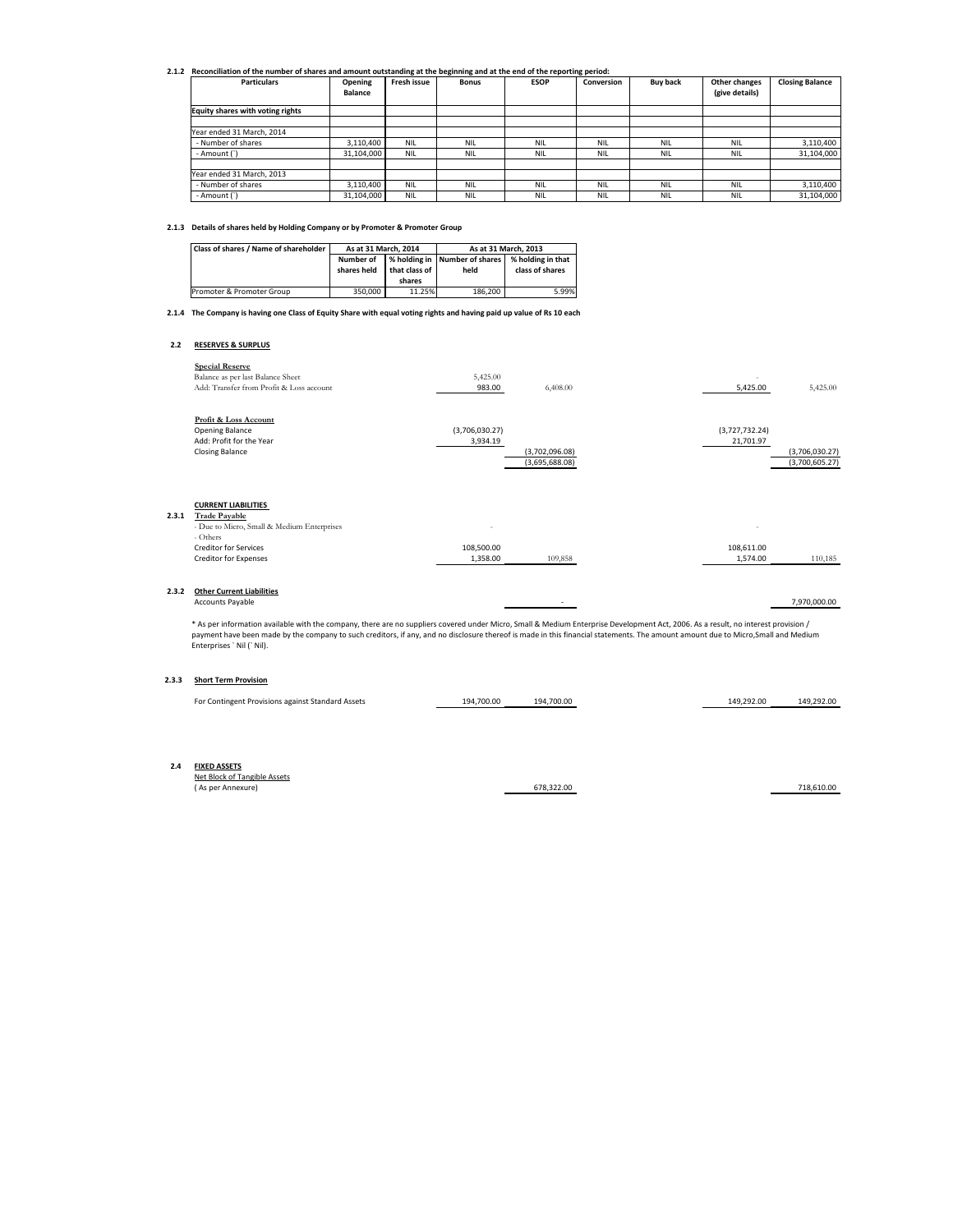## **2.5 Non Current Investment**

(Long Term - At cost) :

|                                    | No. of Shares | <b>Face Value</b> | Value (Rs.)       |                        | No. of Shares | Value (Rs.)            |                     |
|------------------------------------|---------------|-------------------|-------------------|------------------------|---------------|------------------------|---------------------|
| <b>Quoted Fully (Paid-up)</b>      |               |                   |                   |                        |               |                        |                     |
| <b>Chemox Chemical Ind Ltd</b>     | 200.00        | <b>Rs10</b>       | 14,700.00         |                        | 200.00        | 14,700.00              |                     |
| Kabsons Industries Ltd             | 100.00        | <b>Rs10</b>       | 1,100.00          |                        | 100.00        | 1,100.00               |                     |
| Presidency Shoes International Ltd | 200.00        | <b>Rs10</b>       | 4,250.00          |                        | 200.00        | 4,250.00               |                     |
| <b>NEPC Textiles Ltd</b>           | 312.00        | <b>Rs10</b>       | 2,940.00          |                        | 312.00        | 2,940.00               |                     |
| Northland Sugar Complex Ltd        | 500.00        | <b>Rs10</b>       | 5,150.00          |                        | 500.00        | 5,150.00               |                     |
| Sunil Industries Ltd               | 300.00        | <b>Rs10</b>       | 9,500.00          |                        | 300.00        | 9,500.00               |                     |
| Tina Industries Ltd                | 200.00        | <b>Rs10</b>       | 2,080.00          |                        | 200.00        | 2,080.00               |                     |
| <b>Orissa Lumineries Ltd</b>       | 900.00        | <b>Rs10</b>       | 36,000.00         |                        | 900.00        | 36,000.00              |                     |
| Indo Dutch Proteins Ltd            | 200.00        | <b>Rs10</b>       | 2,150.00          |                        | 200.00        | 2,150.00               |                     |
| <b>Goldwon Textiles Ltd</b>        | 400.00        | <b>Rs10</b>       | 4,150.00          |                        | 400.00        | 4,150.00               |                     |
| Shree Karthik Papers Ltd           | 600.00        | <b>Rs10</b>       | 6,300.00          |                        | 600.00        | 6,300.00               |                     |
| <b>Crest Paper Mills Ltd</b>       | 400.00        | <b>Rs10</b>       | 4,200.00          |                        | 400.00        | 4,200.00               |                     |
| Ind Euro Pharma Ltd                | 200.00        | <b>Rs10</b>       | 4,200.00          | 96,720.00              | 200.00        | 4,200.00               | 96,720.00           |
| Un-Quoted Fully (Paid-up)          |               |                   |                   |                        |               |                        |                     |
| Atlanta Dealmark Pvt Ltd           | 18,250.00     | <b>Rs10</b>       | 1,825,000.00      |                        | 18,250.00     | 1,825,000.00           |                     |
| Surya Agro Products Pvt Ltd        | 75,000.00     | <b>Rs10</b>       | 5,175,000.00      | 7,000,000.00           | 75,000.00     | 5,175,000.00           | 7,000,000.00        |
| Total                              |               |                   |                   | 7,096,720.00           |               |                        | 7,096,720.00        |
|                                    |               |                   |                   | As at 31st March, 2014 |               | As at 31st March, 2013 |                     |
|                                    |               |                   | <b>Book Value</b> | <b>Market Value</b>    |               | <b>Book Value</b>      | <b>Market Value</b> |
| <b>Quoted Investment</b>           |               |                   | 96,720.00         | 4,060.00               |               | 96,720.00              | 4,060.00            |
| Unquoted Investment                |               |                   | 7,000,000.00      |                        |               | 7,000,000.00           |                     |
|                                    |               |                   | 7,096,720.00      | 4,060.00               |               | 7,096,720.00           | 4,060.00            |
|                                    |               |                   |                   |                        |               |                        |                     |

**2.6. Inventory**

| Closing stock of Shares                  | 67.734.40 | 67,734.40 |
|------------------------------------------|-----------|-----------|
| (Taken and valued at cost by Management) |           |           |

| 2.7 | <b>Cash &amp; Bank Balances</b>                  |                 |               |               |               |
|-----|--------------------------------------------------|-----------------|---------------|---------------|---------------|
|     | -Cash & Cash Equivalents                         |                 |               |               |               |
|     | <b>Balances with Scheduled Banks</b>             |                 |               |               |               |
|     | - Bank of India(Kolkata Main branch)-Current A/c | 1,372,081.52    |               | 58,630.33     |               |
|     | Cash in Hand                                     | 12,992.00       | 1,385,073.52  | 66,077.00     | 124,707.33    |
| 2.8 | <b>Short Term Loans &amp; Advances</b>           |                 |               |               |               |
|     | (Unsecured, unless otherwise stated              |                 |               |               |               |
|     | Considered good)                                 |                 |               |               |               |
|     | Loan to Parties                                  | 18, 163, 341.00 |               | 27,494,249.00 |               |
|     | Tax Deducted at Source(Net of Provision)         | 321,679.00      | 18,485,020.00 | 130,851.00    | 27,625,100.00 |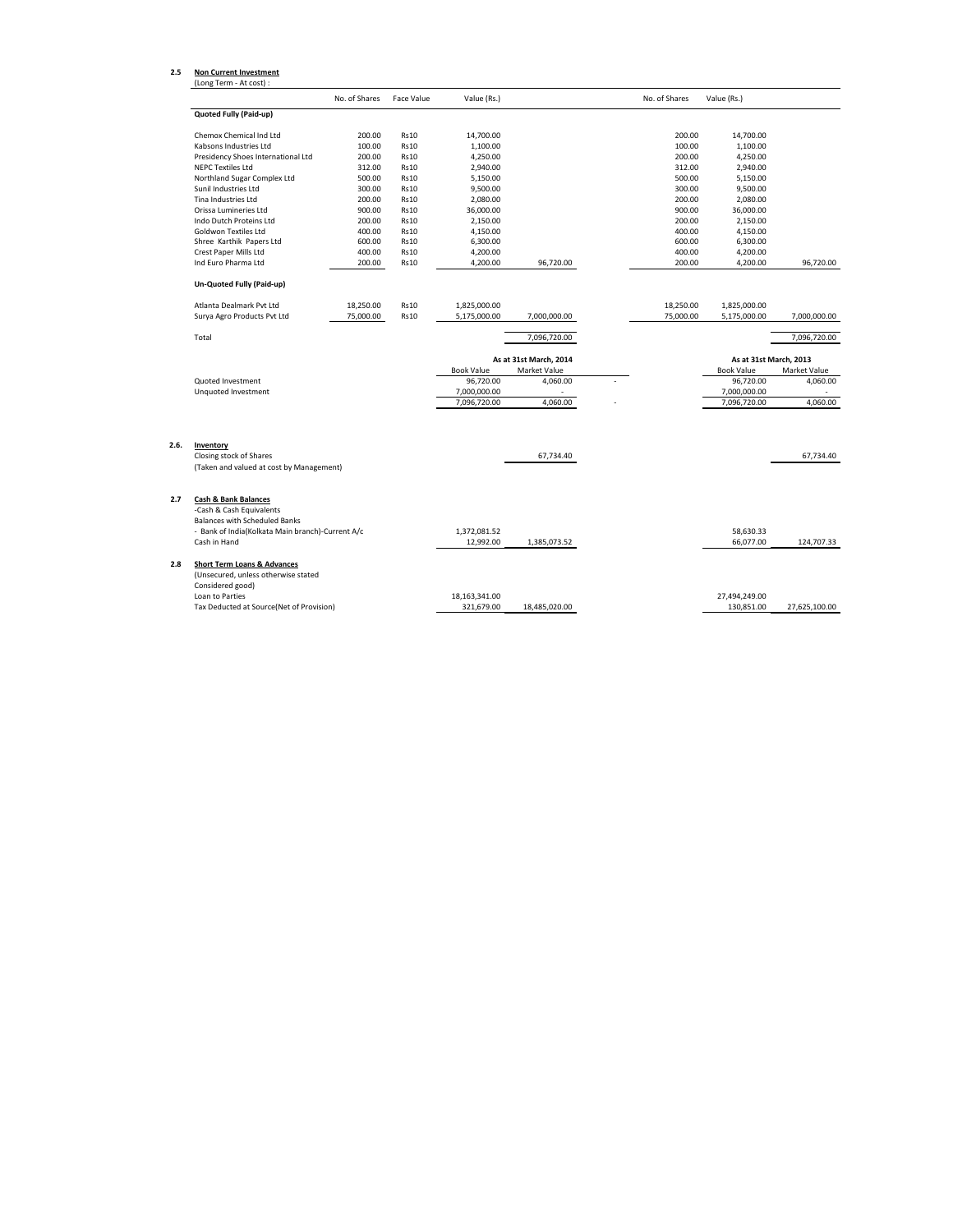### **SCHEDULES TO PROFIT & LOSS ACCOUNT P.K.LEASING & FINANCE LIMITED**

|      |                                            | <b>Year ended</b><br>31.03.2014<br>(in Rs.) | <b>Year ended</b><br>31.03.2013<br>(in Rs.) |
|------|--------------------------------------------|---------------------------------------------|---------------------------------------------|
| 2.9  | <b>Revenue From Operations</b>             |                                             |                                             |
|      | <b>Interest Received</b>                   | 2,613,198.00                                | 2,065,787.00                                |
|      | <b>Loss on Derivative Transactions</b>     | (1,815,809.46)                              |                                             |
|      | Sale of Shares                             |                                             | 760,936.87                                  |
|      |                                            | 797,388.54                                  | 2,826,723.87                                |
| 2.10 | <b>Other Income</b>                        |                                             |                                             |
|      | Dividend                                   | 2,656.00                                    | 24.00                                       |
|      |                                            |                                             |                                             |
|      |                                            | 2,656.00                                    | 24.00                                       |
| 2.11 | <b>Administration &amp; Other Expenses</b> |                                             |                                             |
|      | <b>Audit Fees</b>                          |                                             |                                             |
|      | -Statutory Audit                           | 6,000.00                                    | 6,000.00                                    |
|      | -Other Matters                             | 2,500.00                                    | 2,500.00                                    |
|      | Advertisement                              | 3,483.00                                    | 9,250.00                                    |
|      | <b>Bank Charges</b>                        | 457.00                                      | 494.41                                      |
|      | <b>Business Promotion</b>                  | 2,450.00                                    |                                             |
|      | Car Running & Maintenance Expenses         | 24,305.00                                   | 18,936.00                                   |
|      | <b>Directors Remuneration</b>              | 330,000.00                                  | 258,000.00                                  |
|      | <b>Demat Accounting Charges</b>            | 622.25                                      | 252.81                                      |
|      | <b>Security Transaction Charges</b>        |                                             | 2,843.00                                    |
|      | <b>Filing Fees</b>                         | 4,050.00                                    | 2,550.00                                    |
|      | Insurance                                  | 1,794.00                                    | 1,630.00                                    |
|      | <b>Printing &amp; Stationery</b>           | 8,783.00                                    | 9,419.00                                    |
|      | Postage                                    | 80.00                                       | 10,644.00                                   |
|      | <b>Listing Fees</b>                        | 10,500.00                                   | 10,500.00                                   |
|      | <b>Office Expenses</b>                     | 37,759.00                                   | 37,563.00                                   |
|      | Rates & Taxes                              | 6,639.80                                    | 7,532.01                                    |
|      | <b>Service Charges</b>                     | 33,075.30                                   | 32,497.87                                   |
|      | <b>Telephone Expenses</b>                  | 25,146.00                                   | 17,937.00                                   |
|      | <b>Trade Licence Fees</b>                  | 1,850.00                                    | 1,850.00                                    |
|      | Travelling & Conveyance                    | 3,437.00                                    | 5,917.00                                    |
|      |                                            | 502,931.35                                  | 436,316.10                                  |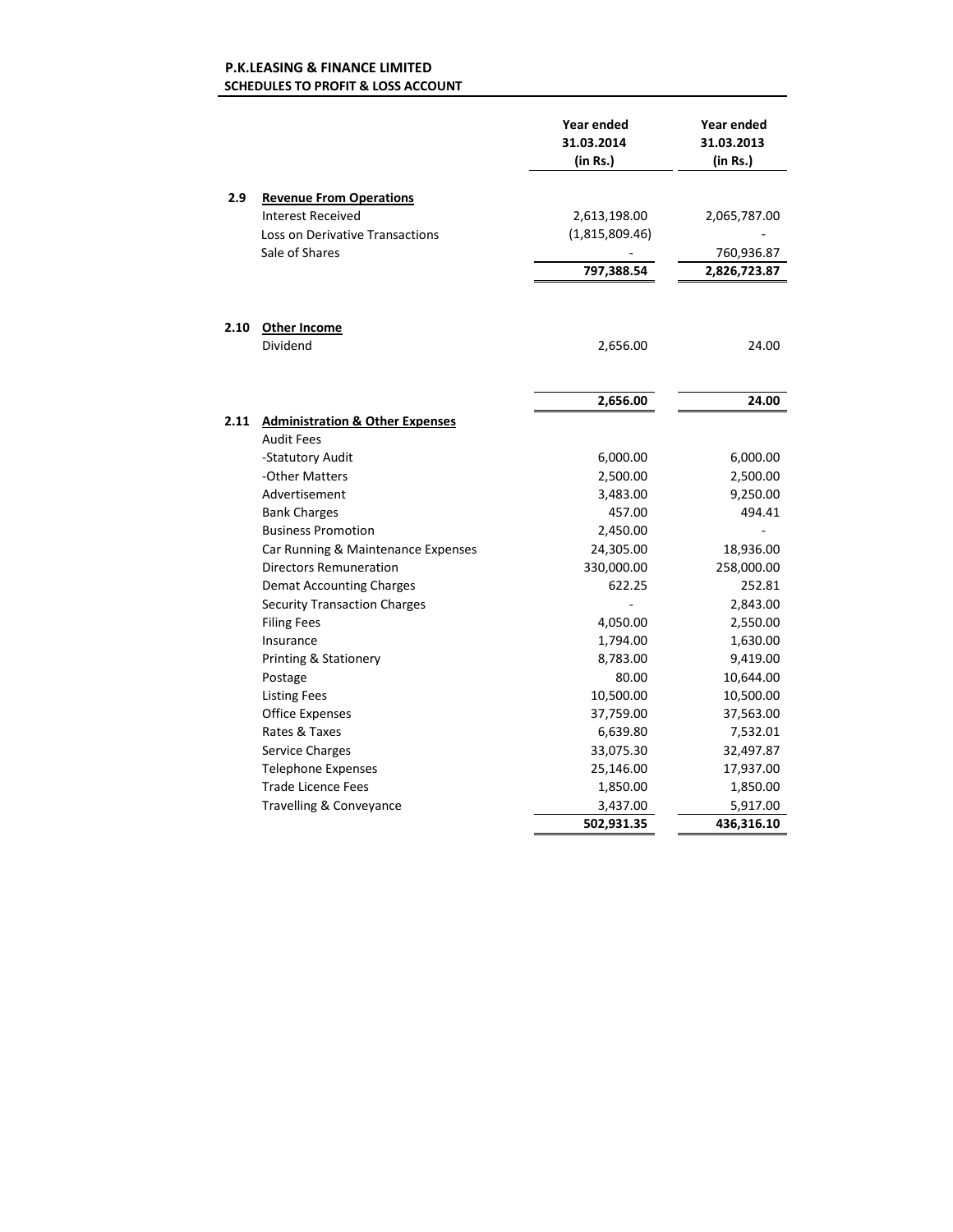### **SCHEDULES TO BALANCE SHEET P.K.LEASING & FINANCE LIMITED**

### **Annexure To Note-2.4**

FIXED ASSETS

|                                |                          |                                 |                            |                          |                     |                 |                         |                    |                     | (Figures in Rs.)    |
|--------------------------------|--------------------------|---------------------------------|----------------------------|--------------------------|---------------------|-----------------|-------------------------|--------------------|---------------------|---------------------|
|                                |                          | GROSS                           | BLOCK                      |                          |                     |                 | DEPRECIATION            |                    | NET                 | BLOCK               |
| <b>PARTICULARS</b>             | Cost as at<br>01.04.2013 | Additions<br>during the<br>Year | Sale<br>during the<br>year | Cost as at<br>31.03.2014 | As at<br>01.04.2013 | For the<br>Year | Sale during<br>the Year | Upto<br>31.03.2014 | As at<br>31.03.2014 | As at<br>31.03.2013 |
| Computer                       | 159,683                  |                                 | $\overline{\phantom{a}}$   | 159,683                  | 159,683             |                 |                         | 159,683            |                     |                     |
| Vechile                        | 223,723                  |                                 | $\overline{\phantom{0}}$   | 223,723                  | 216,399             | 1,896           |                         | 218,295            | 5,428               | 9,882               |
| <b>Office Equipments</b>       | 77,842                   |                                 |                            | 77,842                   | 70,985              | 952             |                         | 71,937             | 5,905               | 7,965               |
| <b>Furniture &amp; Fixture</b> | 248,647                  | $\overline{\phantom{a}}$        | $\overline{\phantom{a}}$   | 248,647                  | 231,685             | 3,068           |                         | 234,753            | 13,894              | 20,711              |
| <b>Building</b>                | L,469,565                |                                 |                            | 1,469,565                | 782,098             | 34,372          |                         | 816,470            | 653,095             | 723,650             |
| Total                          | 2,179,460                |                                 |                            | 2,179,460                | 1,460,850           | 40,288          |                         | 1,501,138          | 678,322             | 762,208             |
| <b>Previous Year</b>           | 2,179,460                |                                 |                            | 2,179,460                | 1,417,252           | 43,598          |                         | 1,460,850          | 718,610             |                     |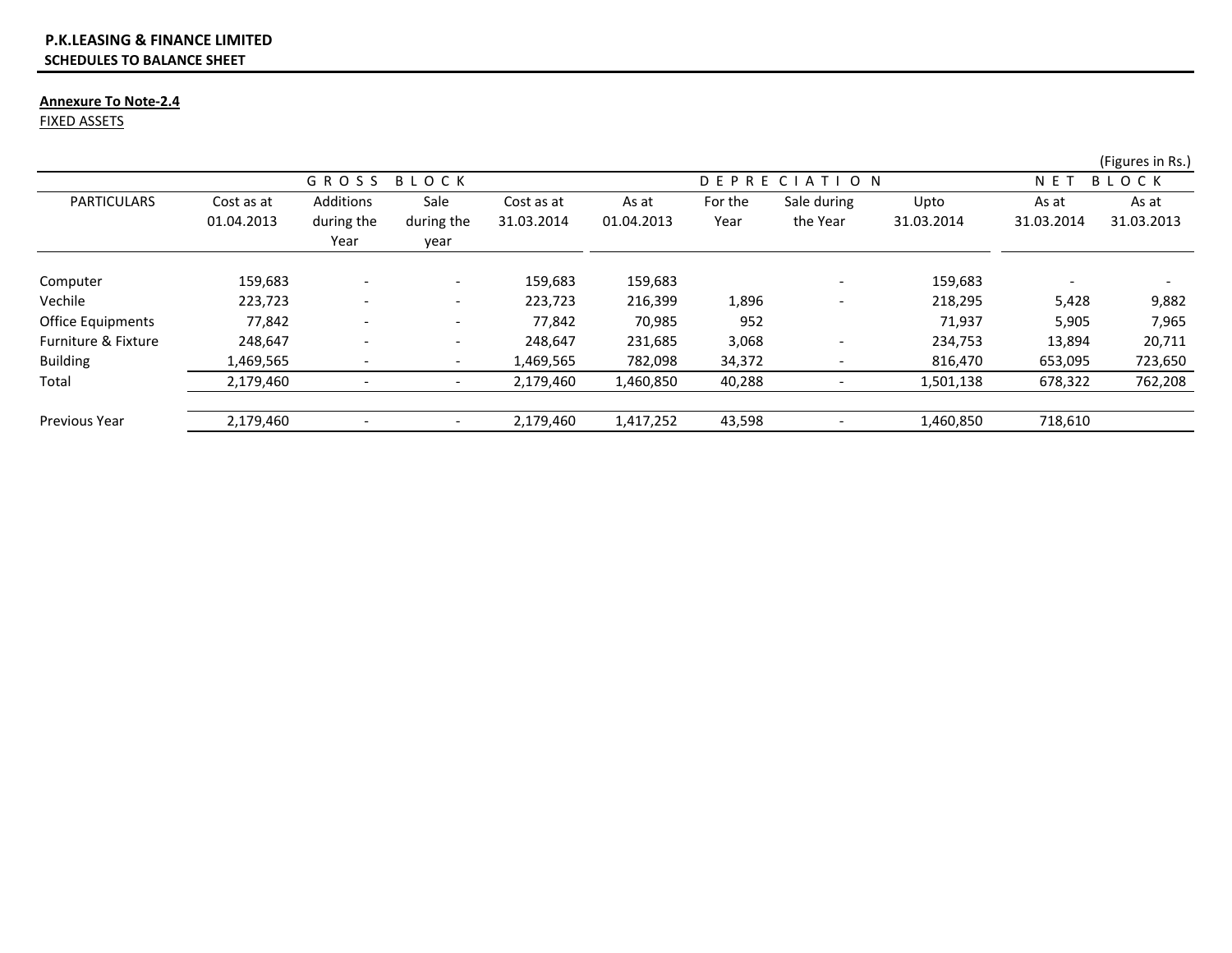| 2.12    | <b>Notes on Accounts:</b>                                                                                                                                                                                      | 2013-14    | 2012-13    |  |
|---------|----------------------------------------------------------------------------------------------------------------------------------------------------------------------------------------------------------------|------------|------------|--|
|         |                                                                                                                                                                                                                | (Rs)       | (Rs)       |  |
| 2.12.1  | Contingent Liabilities – claims not acknowledged as debts.                                                                                                                                                     | <b>NIL</b> | <b>NIL</b> |  |
| 2.12.2  | Capital Expenditure Commitments not provided for – (Net of Advance).                                                                                                                                           | <b>NIL</b> | <b>NIL</b> |  |
| 2.12.3  | Expenditure incurred on Employees $- u/s$ 217 (2A) of the Companies '1956                                                                                                                                      | <b>NIL</b> | <b>NIL</b> |  |
| 2.12.4  | <b>Deferred Tax Liabilities</b>                                                                                                                                                                                | <b>NIL</b> | <b>NIL</b> |  |
| 2.12.5  | Expenditure on Research & Development – (charged to Profit & Loss A/c.)                                                                                                                                        | <b>NIL</b> | <b>NIL</b> |  |
| 2.12.6  | Earning / Expenditure in Foreign Currency & Amount of Exchange difference as per<br>$AS-11$                                                                                                                    | <b>NIL</b> | <b>NIL</b> |  |
| 2.12.7  | Balance at year end payable to Small Scale Industrial Undertakings for more than 30<br>days as identified by the management.                                                                                   | <b>NIL</b> | <b>NIL</b> |  |
| 2.12.8  | Outstanding amount for more than 45 days payable at the Balance Sheet date to the<br>Enterprises as defined under Micro, Small and Medium Enterprises Development<br>Act, 206 as identified by the Management. | <b>NIL</b> | <b>NIL</b> |  |
| 2.12.9  | Managerial / Directors Remuneration paid / payable-(In INR)<br><b>Salary &amp; Allowances</b>                                                                                                                  | 330,000.00 | 258,000.00 |  |
|         | <b>Auditors Remuneration</b>                                                                                                                                                                                   |            |            |  |
|         | <b>Audit Fees</b>                                                                                                                                                                                              | 6,000.00   | 6,000.00   |  |
|         | In other Capacity                                                                                                                                                                                              | 2,500.00   | 2,500.00   |  |
| 2.12.10 | Details of Products manufactured for Sales, Purchase of Goods for Resale / Export                                                                                                                              | <b>NA</b>  |            |  |
| 2.12.11 | Stock, Processing Charges and Raw Material consumed etc.<br>C.I.F. Value of Imports.                                                                                                                           | <b>NIL</b> | <b>NIL</b> |  |
| 2.12.12 | Employees Benefits under Accounting Standard – 15 (Revised)                                                                                                                                                    |            |            |  |
|         | Defined contribution & Benefit Plan: -                                                                                                                                                                         |            |            |  |
|         | Contribution to defined contribution & benefit plan are charged off for the year as<br>under                                                                                                                   |            |            |  |
|         | <b>Provident Fund</b>                                                                                                                                                                                          | <b>NIL</b> | <b>NIL</b> |  |
|         | <b>Gratuity Fund</b>                                                                                                                                                                                           | <b>NIL</b> | <b>NIL</b> |  |
|         | Leave salary encashment                                                                                                                                                                                        | <b>NIL</b> | <b>NIL</b> |  |

- 2.12.13 Market value of all shares shown as 'Quoted Shares' under 'Investment' vide note 2.5 could not be verified due to non availability of proper information during the course of audit. No provision has been made by the Company for permanent diminution in value of investments, if any, during the year.
- 2.12.14 Balances of Loans & Advances and Trade Payables as on  $31<sup>st</sup>$  March 2014 are subject to confirmation.

### 2.12.15

As explained to us and as per the documents made available us the Company is treating the loan to parties of Rs 1,81,63,341 as shown under note no 2.8 of reporting accounts as "Standard Assets" and has provided "Contingent Provision on Standard Assets" @ .25% in pursuance to the directives of Reserve Bank of India as applicable for Non - Banking Finance Companies.

2.12.16 Earning per share

|                              | As on 31.03.14 | As on 31.03.13 |
|------------------------------|----------------|----------------|
| Profit & Loss after Tax (Rs) | 3,934.19       | 27,126.97      |
| No. of Equity Shares (Nos)   | 3,110,400      | 3,110,400      |
| Nominal Value of shares (Rs) | 10.00          | 10.00          |
| Basic / Diluted EPS (Rs.)    | 0.001          | 0.009          |

2.12.17 Segment Reporting as per AS – 17 NIL NIL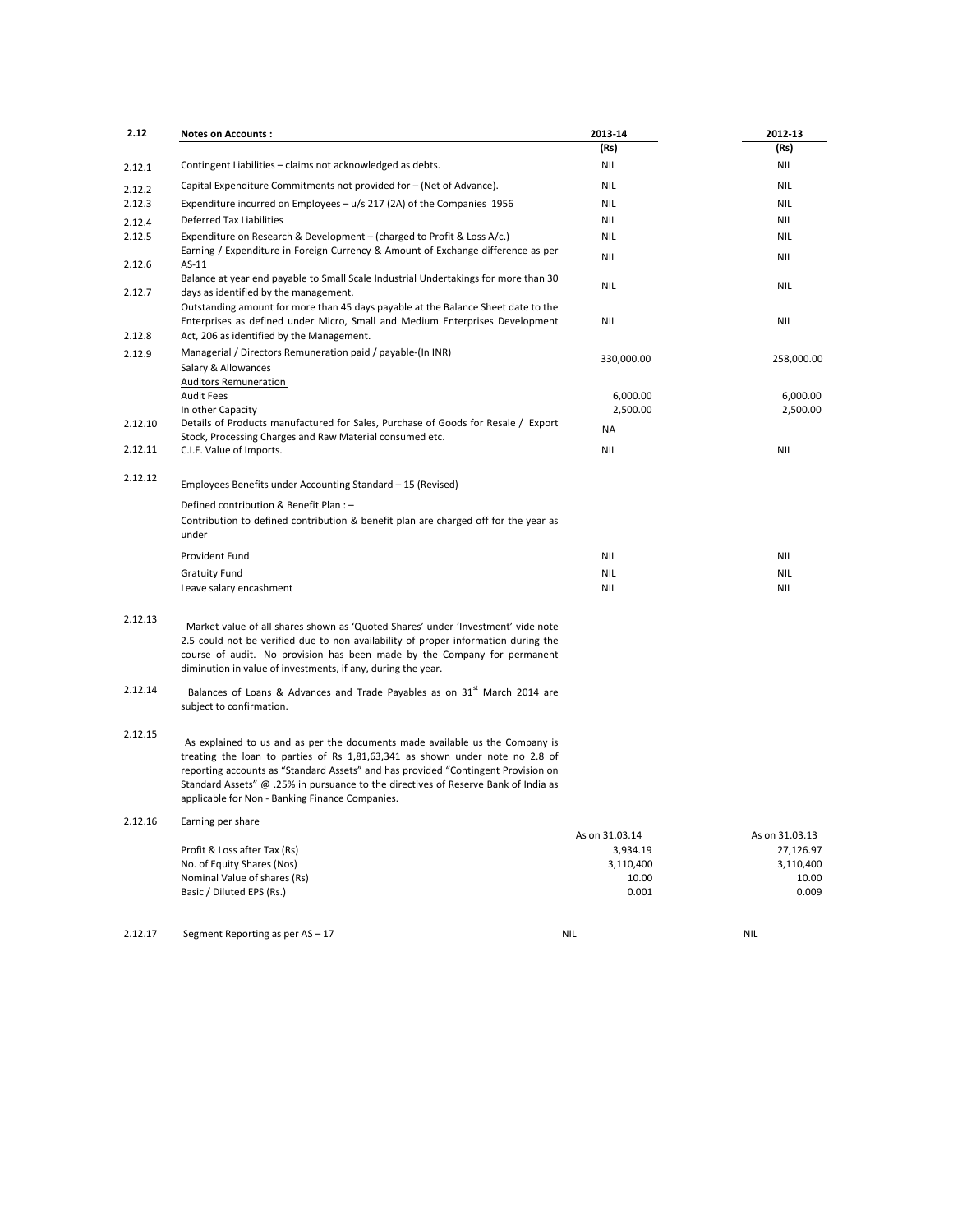2.12.18 Related Party Disclosure Disclosure in respect of related parties pursuant to AS-18 **A.Key Managerial Personal:**

- Mr. Nand Kishore Agarwal
- Mr. Deepak Kumar Agarwal
- Mr. Anil Kumar Agarwal
- Mr. Suryakant Agarwal
- Mr. Bikram Chakroborty
- Mr. Uttam Shaw
- Mr. Amiya Mukherjee

# **B.Enterprises owned or significantly influenced by Key Management Personnel or**

# **their Relatives:**

M/s Anil Agarwal & Sons (HUF)

# **C. Transaction with related parties**

Key Management Personnel/Relatives

of Management Personnel/Associates/

| <b>Name</b>                                  | <b>Opening Balance   Net - Transactions   Closing Balance</b> |               |             |
|----------------------------------------------|---------------------------------------------------------------|---------------|-------------|
| Anil Agarwal (HUF)                           | <b>INil</b>                                                   |               | <b>INil</b> |
| Deepak Kumar Agarwal-Directors Remuneration  | <b>INil</b>                                                   | 210,000 Nil   |             |
| Nand Kishore Agarwal -Directors Remuneration | <b>INil</b>                                                   | 120,000   Nil |             |

# 2.12.19 Previous year's figures have been regrouped and rearranged wherever necessary